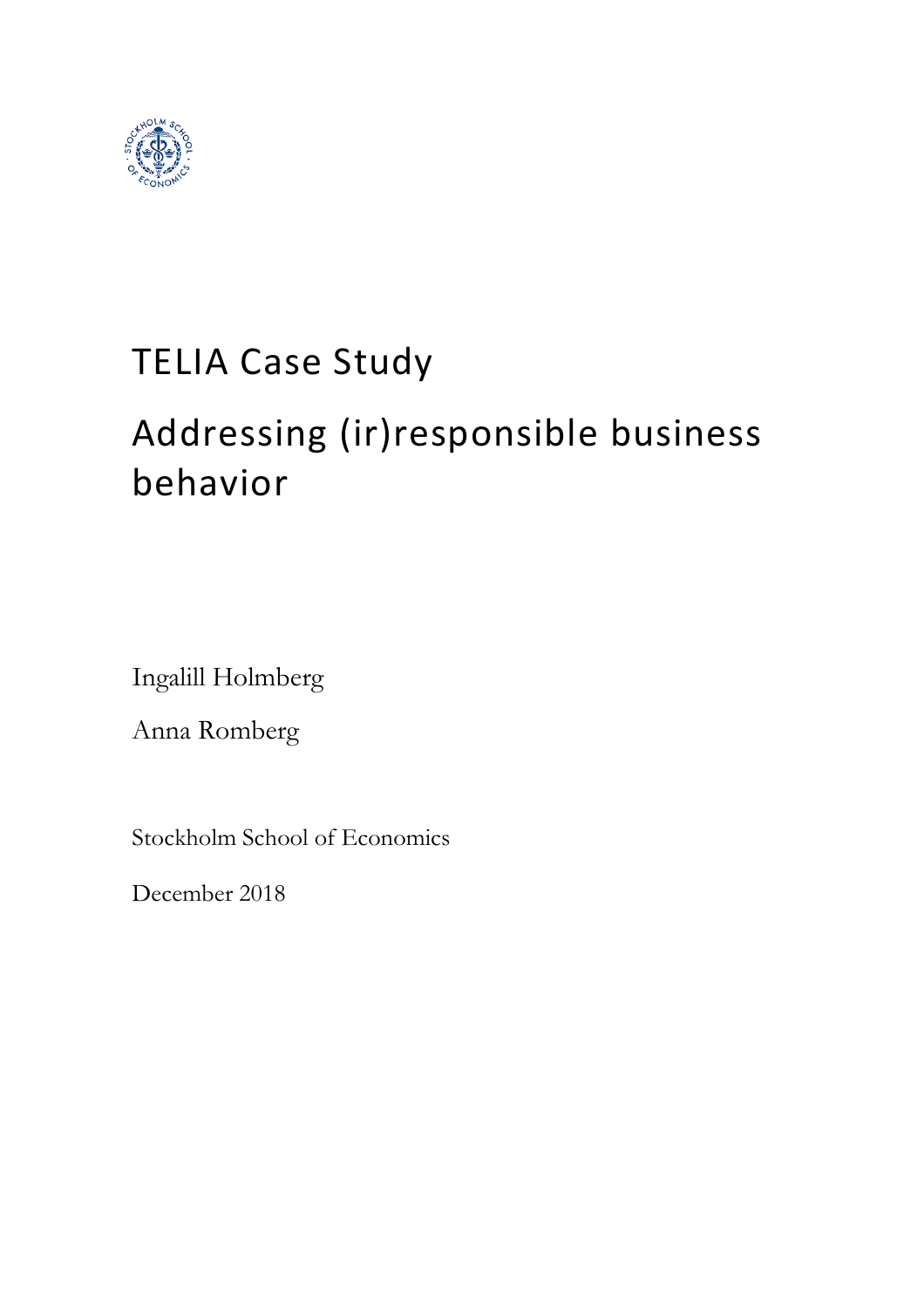# About the Authors

*Ingalill Holmberg* is Professor in Business Administration at the Stockholm School of Economics (SSE). For more than two decades she has been the Director and Research Leader at the Center for Advanced Studies in Leadership at SSE. In these years she has initiated and managed a broad spectrum of research projects in collaboration with corporate partners and internationally recognized scholars. She is the author of numerous articles and books on management and leadership. Her most recent work is on responsible business and responsible leadership.

*Anna Romberg* has a Master's degree in Business Administration from Åbo Akademi. She is a PhD student at Åbo Akademi and a compliance professional with extensive experience in auditing, corporate governance, and compliance management. She is researching these subjects in her doctoral studies. At Telia, she was responsible for the Global Anti-Corruption Program. She was also the regional ethics and compliance officer for Telia's operations in Eurasia. She has subsequently worked as Chief Ethics & Compliance Officer at a Finnish multinational company.

© Ingalill Holmberg, Stockholm School of Economics, and Anna Romberg, Åbo Akademi University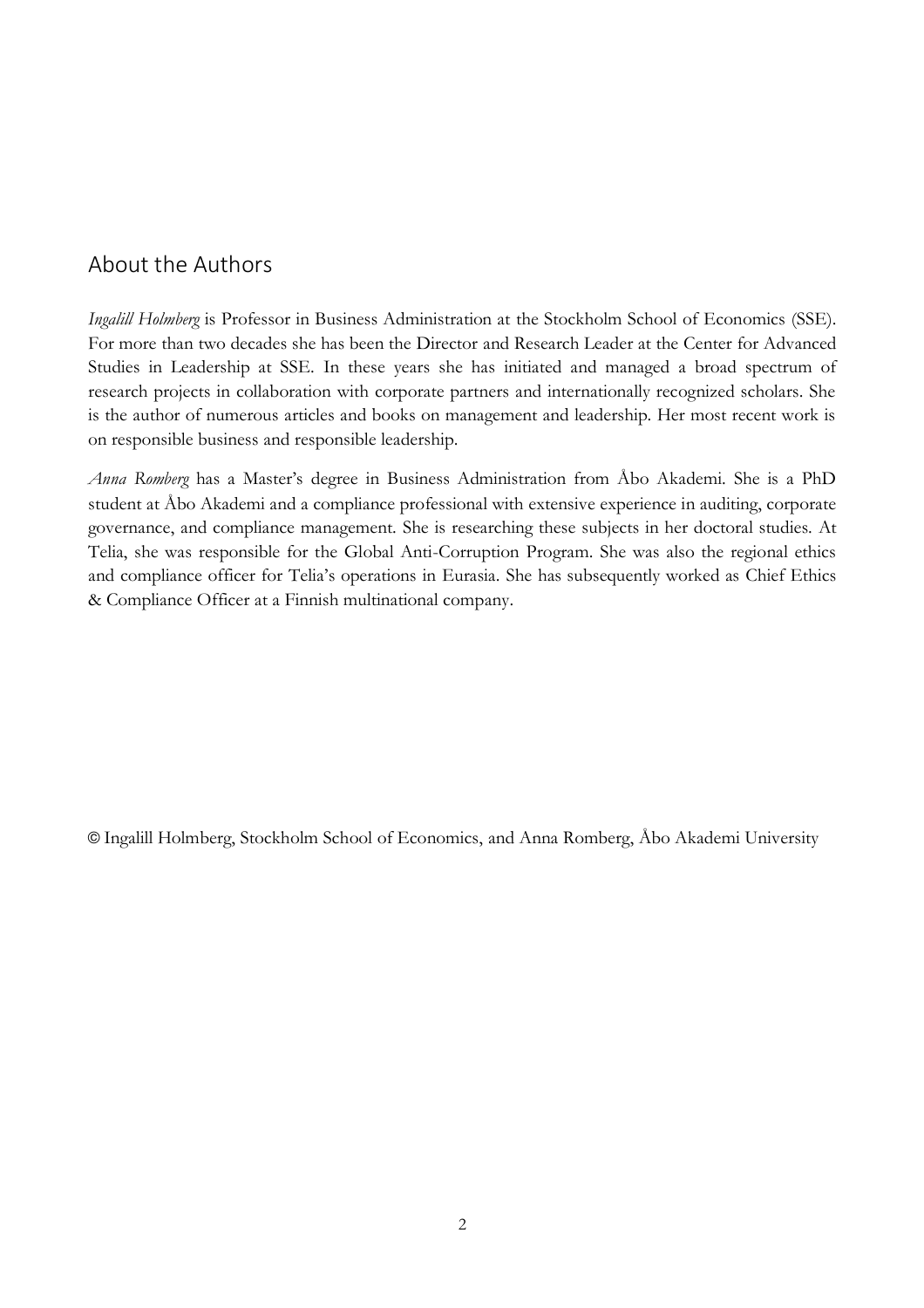# Introduction

This case describes how responsible business was addressed at TeliaSonera, subsequently renamed Telia Company (Telia).<sup>1</sup> The company was in crisis mode in 2012 and 2013 following media allegations of bribery in its activities in Uzbekistan. Telia appointed a new Board of Directors (hereafter, the Board) that elected a new Chair at the Annual General Meeting (AGM) in April 2013. A new Chief Executive Officer (CEO) joined the company in July 2013. There were ongoing internal investigations into Telia's operations in Eurasia by the English law firm, Norton Rose Fulbright (NRF), that reported to the Chair. The Chair and the CEO set a determined tone and communicated their intention to guide and fully support the transformation of the company into a responsible and sustainable business. In September 2013, the new Chief Ethics and Compliance Officer (CECO) joined the company and was instructed to create an Ethics and Compliance (E&C) function that had as its purpose the development of a framework for ethics and compliance programs and specifically the implementation of an effective anti-corruption program.<sup>2</sup> At Telia, this work was referred to as Responsible Business.<sup>3</sup>

This case, which covers a period of three and a half years, describes the hard work at Telia, guided by the new CECO, that involved people at all company levels as well as external professionals, sustainability managers, ethics and compliance officers, investigators, compliance specialists, lawyers, journalists, and regulators. Summarizing the process, the CECO states:

"It was a journey where not all answers were clear from the outset. A journey of over three and a half years with unexpected challenges, mistakes, and new insights from which we developed a framework and a methodology for enhancing responsible business at Telia."

# Grasping the reality

 $\overline{a}$ 

In April 2012, the Swedish investigative TV program, Uppdrag Granskning (UG), broadcast an episode that described how oppressive governmental regimes in some Eurasian countries (mis-)used the telecom networks operated by Telia´s subsidiaries and associated companies. The allegations were that Telia contributed to human rights violations in some Eurasian operations where the authorities had direct access to the networks and were using this access to threaten and oppress people with differing opinions or who were otherwise critical of the regimes.

In September 2012, UG broadcast yet another episode about Telia and its business in Eurasia. This program alleged that Telia had paid billions of Swedish crowns (SEK) to a company owned by a young fashionista in Gibraltar (Takilant) in exchange for licenses in Uzbekistan. The program claimed that the ultimate beneficiary behind Takilant was, in fact, the daughter of the Uzbek president. She had obtained the licenses by using her connections and considerable influence to acquire the valuable

<sup>1</sup> This case was developed within the framework of a research project that explored the linkages between responsible leadership, sustainable business, innovation, and growth in Swedish-based corporations with a global outreach. The purpose of the project was to describe how responsible business behavior appears in everyday work and practices.

<sup>&</sup>lt;sup>2</sup> This text is based on round-table seminars, interviews, and documentary data. The perspective is that of the ethics and compliance professional.

<sup>3</sup> Other corporate initiatives were taken that addressed sustainability at the company. These initiatives are not discussed in this case.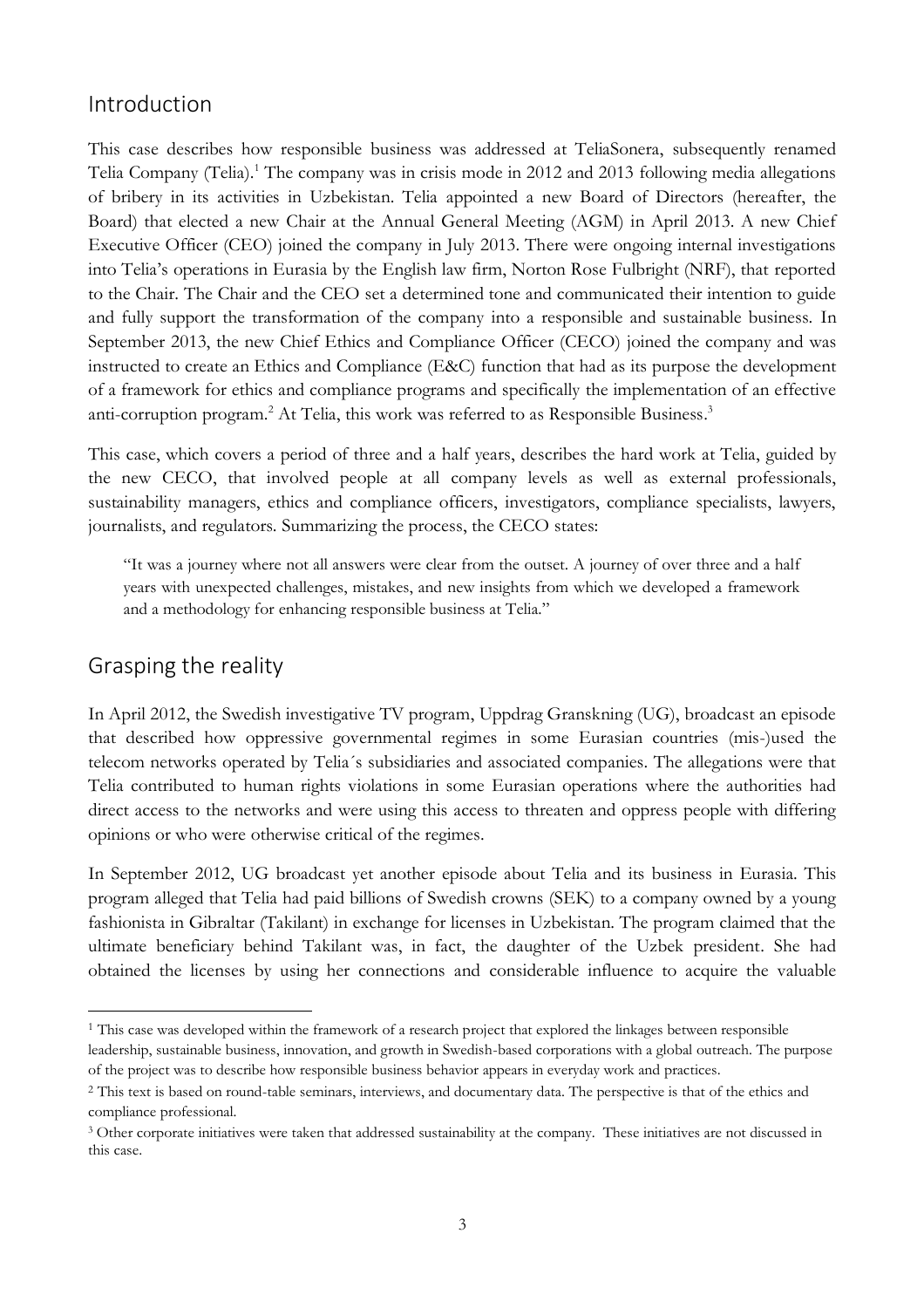licenses at a very low price from the Uzbek government.

In response to increasing criticism and pressure, Telia began an independent investigation to be conducted by the law firm, Mannheimer Swartling, (MSA). Telia agreed to make the results of this external review public. At the same time, the Swedish prosecutor announced that he would open a criminal investigation into the matter. By December 2012, Telia's management was still denying the allegations. Telia's management was convinced that the ongoing investigations and legal process would show that the suspicions of criminal activity were unfounded. The independent review from MSA was released on February 1, 2013. MSA held a press conference and, contrary to Telia's expectations, expressed serious criticism on several points. MSA found no evidence of bribery or money laundering under Swedish law based on the information available. However, MSA could not state that there was no bribery and that the crimes the media and the Swedish prosecutor had described should be dismissed by virtue of its inquiry.

"If one carries out business in a corrupt country, one should quite simply be more thorough than TeliaSonera has been … If one doesn't know who a counterparty is, nor how a counterparty has obtained it acquired assets, it would seem difficult to ensure that corruption has not occurred at some step along the way." [MSA press release, February 1, 2013]

The CEO consequently announced his resignation. The current CFO was appointed as acting CEO. Although there was considerable harsh, public criticism by important shareholders and by the Swedish government, Telia continued to see itself as a victim of unfair media attention. Telia issued a press release in which the company pointed out that although the MSA investigation had identified several signs of corruption and some deficiencies in risk mitigation and controls, Telia's Board and management were convinced that the company had not committed any crimes. There were numerous red flags, but no smoking gun.

## Getting to work

At the AGM in April 2013, the shareholders elected a new Board that then appointed a new Chair. The Chair employed an English law firm, Norton Rose Fulbright, to investigate Telia's business practices in countries in Telia's business region of Eurasia. The Board employed a new CEO who joined the company on the 1 July 2013. The acting CEO returned to his former position as CFO. On September 1, the new Chief Ethics & Compliance Officer (CECO) began her new job.

The new CECO's assignment was to implement an Ethics & Compliance program with a specific focus on Anti-Bribery Corruption (ABC). The recruiter's job description of the CECO position was very professional in its listing of the cornerstones of "effective" ABC Programs. The new CECO states:

"We suspected that very few people in Telia management, or on the Telia Board, actually at this time, knew in detail what an "effective" ABC Program entailed."

However, it was agreed that change at Telia was necessary and that the focus on ABC was very important. Telia, without delay, should inform investors, shareholders, analysts, and journalists which actions it planned to take to regain trust and to rebuild the company's brand. An E&C function and an effective ABC Program were important parts of this effort.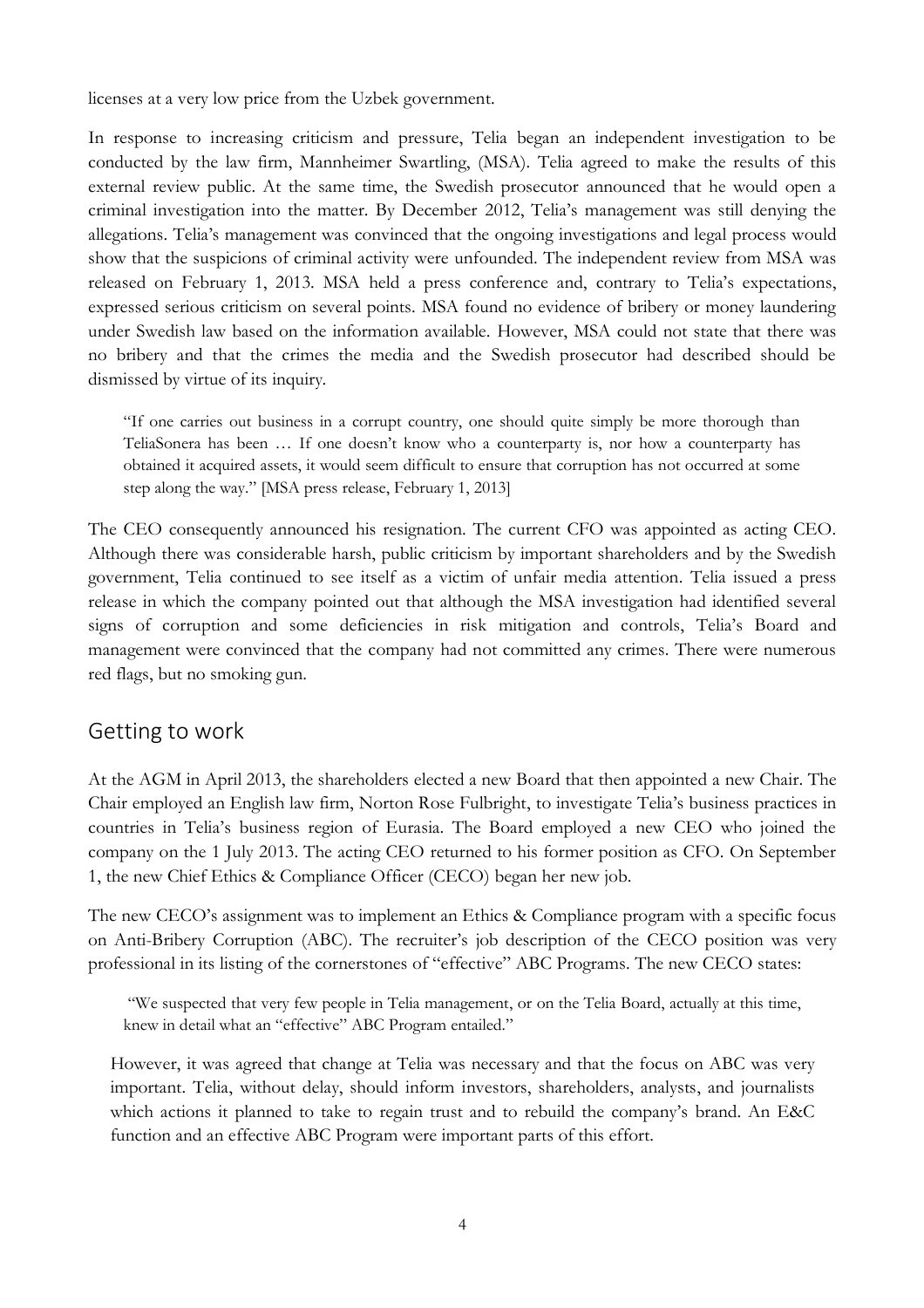At this time, in 2013, there was ambiguity concerning which legal and ethical risks required attention. Lawyers wondered if all the legal risks required compliance programs. Some lawyers speculated that journalists influence compliance agendas on risks, especially when the media shines a spotlight on new risks. The situation seemed confusing, overwhelming, and unsatisfactory. Many lawyers asked: Is the E&C a function or a methodology? Is the E&C a "layer of defence" or something else? Could E&C be separated into Compliance and Ethics (the latter, more a voluntary issue)? There were, and still are, different answers to these questions. However, the new CECO was crystal clear:

"Compliance cannot be separated from Ethics. Ethics is not an extra layer of protection on top of legal requirements. Ethics is the foundation of a society´s common values system and its legislation. Consequently, to grasp the full concept of Responsible Business, a company needs to go beyond legal obligations."

The work began at Telia with identifying and examining which areas/topics of behavioral risks Telia had and which areas/topics should be subject to effective compliance. The E&C team at Telia had a running start because the journalists had already called attention to many risks in their reporting on the company. In fact, the corruption risk and, to a lesser extent, the risk to freedom of expression and customer privacy were already media scandals. The E&C team quickly identified ABC and Freedom of Expression and Customer Privacy as important topics. The latter topic is especially important for a telecom company. Another topic, Occupational Health and Safety, was added because the new management wanted to prioritize this area of responsible business. The CECO recalls:

"At this point, it was quite clear that the corruption risk was not only a behavioral risk because the risk already had significant reputational impact and could have severe legal consequences (evidenced in Sweden at the time) and financial consequences (should the legal risks materialize - the fines in cases outside Sweden could be very high) as well as business continuity risk (could the company continue operating in this region?). In many experts´ opinion, the risk of bribery and corruption is also a human rights risk (or a societal risk, as Telia today describes it) because corruption and kleptocracy are effective blocking points in the protection of all human rights."

Initially the E&C team prioritized the anti-bribery corruption program (ABC Program) because a wellcrafted ABC Program would benefit other topics linked to responsible business. The CEO states:

"To prevent corruption, an effective ABC Program is a minimum requirement for any company, small or large, global or local, regardless of nationality."

Drawing on her international experience, the CECO decided to take a global approach. The framework, described in detail below, addresses the "effective" compliance that a company is required to demonstrate that it exercises when examined by a regulator or authority, such as, for example, the Department of Justice (DOJ) in the United States (US). At that time, however, there was no indication that the US authorities planned to investigate Telia. The framework was then approved by Telia's management and Board. Eight months later, the E&C team learned that the DOJ, the US Securities and Exchange Commission (SEC), and Dutch prosecutors had initiated investigations into Telia and its dealings with Takilant in Uzbekistan.<sup>4</sup>

 $\overline{a}$ 

<sup>4</sup> In the US, the FCPA (Foreign Corrupt Practices Act), which identifies and describes certain corporate crimes, enables the DOJ and the SEC to investigate these crimes and approve effective compliance programs.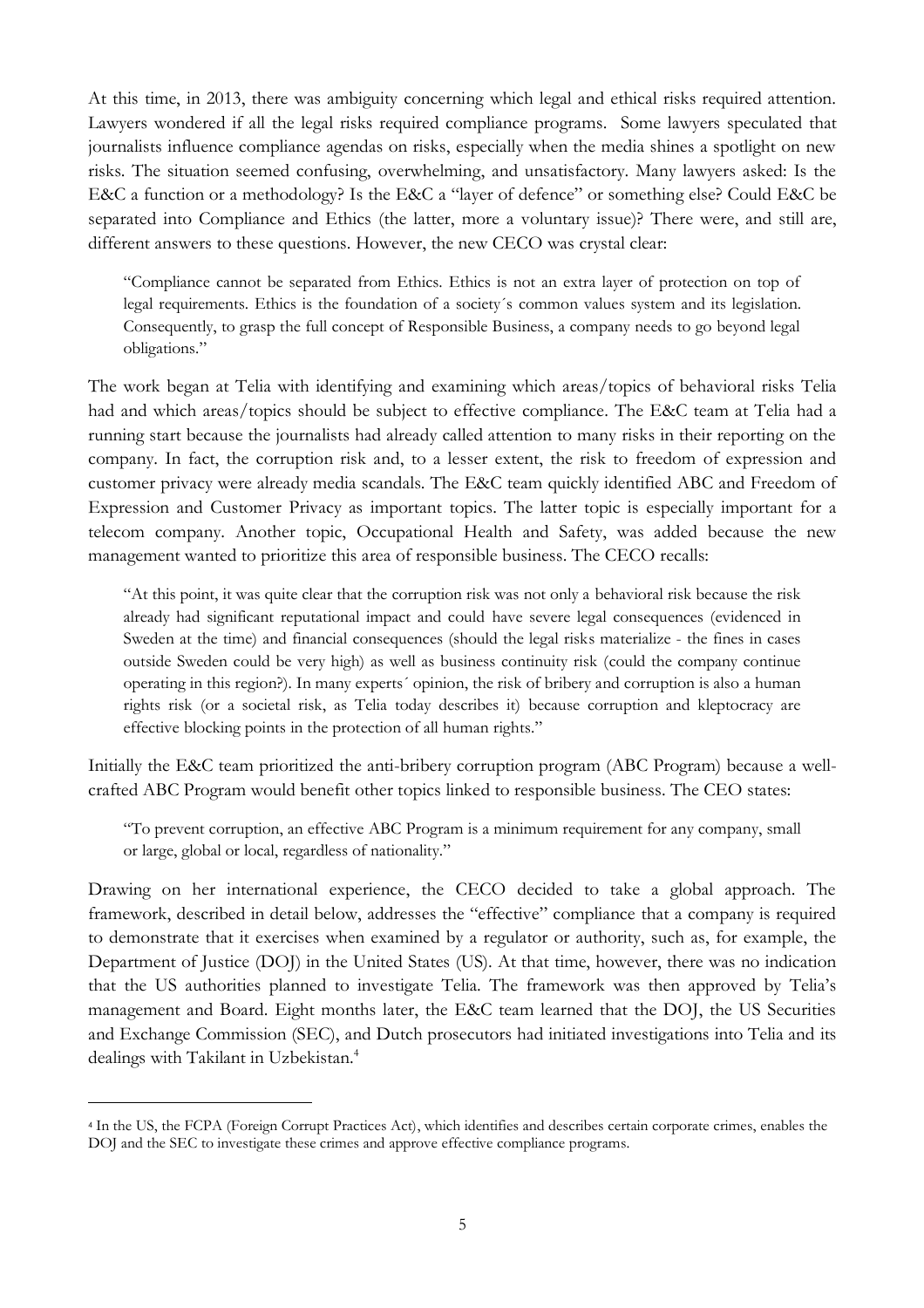# Ethics and Compliance – a framework for Responsible Business

The E&C framework at Telia, which has ten cornerstones, describes what regulators and compliance professionals refer to as "effective" compliance or "adequate procedures." Effective compliance at the highest corporate level aims to *prevent* wrongdoing, *detect* wrongdoing, *investigate* wrongdoing, send warning red flags, and provide remedies. Telia's compliance framework, which takes an uncompromising tone emanating from top company management, specifies root causes of wrongdoings and proposes remedies.



More specifically, the ten cornerstones cover activities such as; thorough risk assessment (to identify and understand potential risks), setting up an organization and a governance structure for managing all aspects of responsible business, install policies, instructions and guidelines to help managers and employees to develop and sustain an ethical working practice, as well as providing training sessions on anticorruption and other responsible business topics. Other activities focus on developing and implementing processes for due diligence of third parties, securing a Speak-Up line where misconduct can be reported, and procedures for preventing retaliation. And finally, in order to provide remedial

actions, which include corrective and disciplinary actions, a Special Investigations office has to be established. Placing "tone at the top" at the core of the framework signals that an effective compliance program requires that a company's top management and its board of directors understand and support all aspects of effective compliance.

Telia's framework for effective E&C, introduced during Fall 2013, was well received and was subsequently used in numerous presentations to the Board, management, investors, journalists, other ethics, compliance and sustainability officers, the SEC and DOJ in the US, and the Swedish and Dutch prosecutors. Since expectations were high, the E&C team experienced, from the very beginning, much pressure to show results. The team struggled with how to describe and measure progress. Similarly, Telia's management and the Board were pressured to explain the actions taken to deal with corruption. Because the company had committed to regaining trust and to rebuilding its brand, people thought they had the right to know which promised changes had been made. The shareholders, the creditors, and the analysts especially claimed this right. The CECO recalls:

"Sometimes we felt we did not have time to actually *do* things before we were supposed to present the results."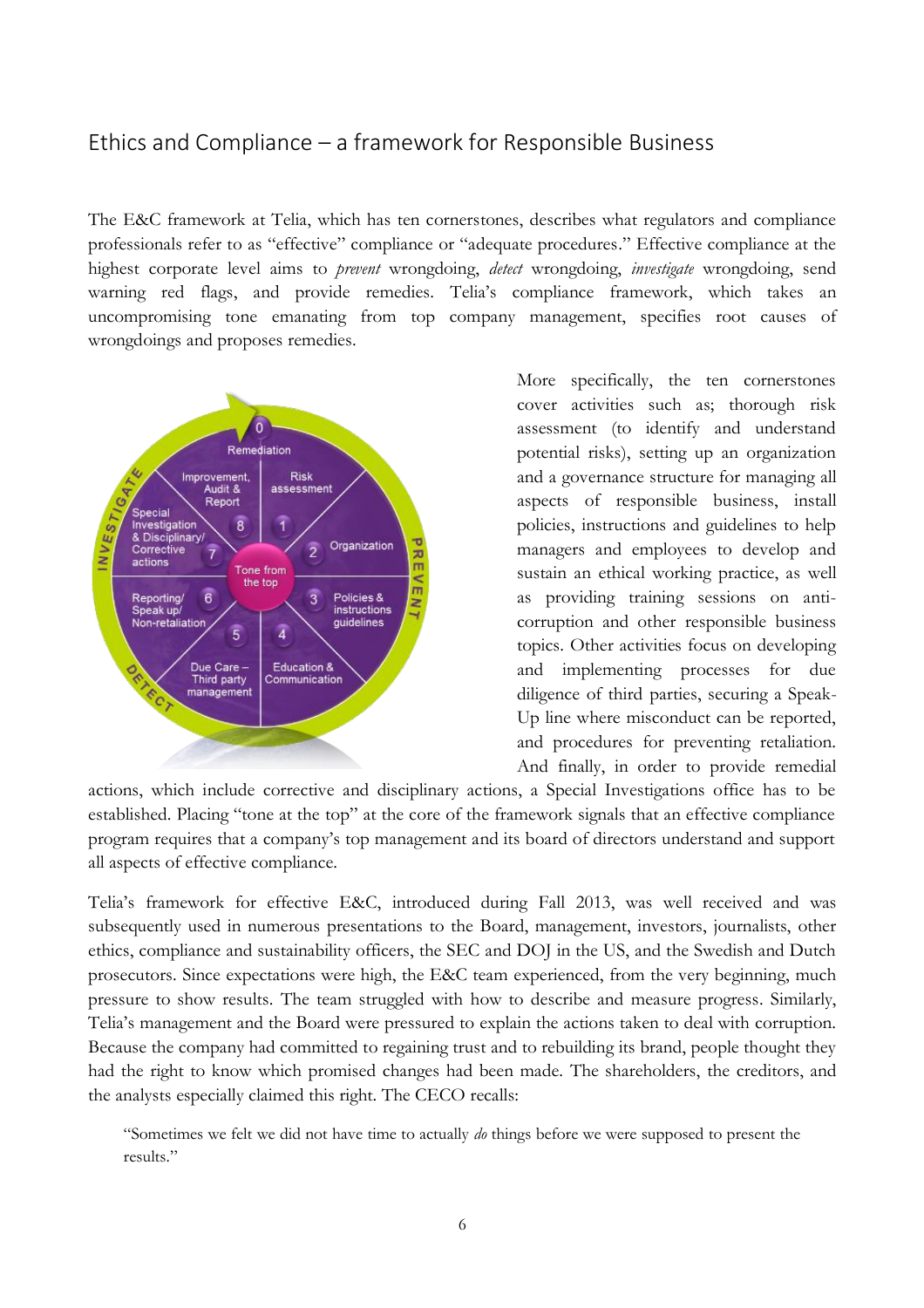Although the framework was widely accepted at Telia, some people argued it was too complicated, took too much time, and required too many resources. Others argued it was too US-oriented with its disproportionate focus on the risk of corruption at the expense of other behavioral risks. Even when the demand to show ethics and compliance results decreased, such arguments were still occasionally raised at different levels in the company.

Acknowledging that there may be different views on how to address responsible business, the CECO states:

"This is in fact a very simple framework for how to practically implement commitments to responsibility and business ethics in a company."

However, during the implementation of the framework, the E&C team learned that the process caused friction at all company levels and raised other issues that required prioritization. These requirements, which meant difficult decisions had to be made transparently, ultimately tested the robustness of Telia's management. Eventually, when the E&C team realized that frictions were a necessary part of the implementation process, they were addressed in the framework. (See Appendix 1 for examples of friction).

### Remediation

Remediation describes the process of fixing a problem. Remedial actions, which include corrective and disciplinary actions, are important features in an effective compliance program. Telia's CECO knew that the first questions posed by regulators or prosecutors would address which remedial actions the company had taken when charged with ethical violations and/or legal crimes.

The E&C team began by examining the crisis and "what had gone wrong." The company had the two reports from the lawyers: the MSA report on the Uzbekistan activities that had a lot of useful information and the NRF report on the investigation at the "entry level" (how Telia had entered the markets and structured its ownership) in the other Eurasian markets. In November 2013, NRF presented its first report that described some very troubling and questionable business transactions in other Eurasian operations. The new CEO, who had been at the company for only a few months, knew he had to part ways with four senior leaders in the company, including the CFO and the former head of the largest business area, Mobility (formerly Head of the Business Area of Eurasia). Telia publicly stated that its problems, unfortunately, were not unique to Uzbekistan. Indeed, Telia had a pattern of unethical, possibly unlawful, business activities in Eurasia.

In addition to these investigations (by MSA and NRF), the E&C team conducted its own examinations in the countries where Telia operated. These examinations included risk assessments of Telia's operations in each country. The problems were identified. Now it was time "to fix the problems." The Head of the ABC Program made a list  $-$  a long list  $-$  of necessary remedial actions. The list was an action plan specifying needed actions and identifying responsible persons. Owners of the actions came from all levels of Telia: the offices of the CEO, Finance and Control, Legal & Regulatory, Procurement, Internal Audit, Corporate Development, and Sales and Marketing, plus the Ethics & Compliance team. The list, which was initially monitored on a weekly basis, meant some proposed actions received more attention than others, depending on the urgency and risk associated with them.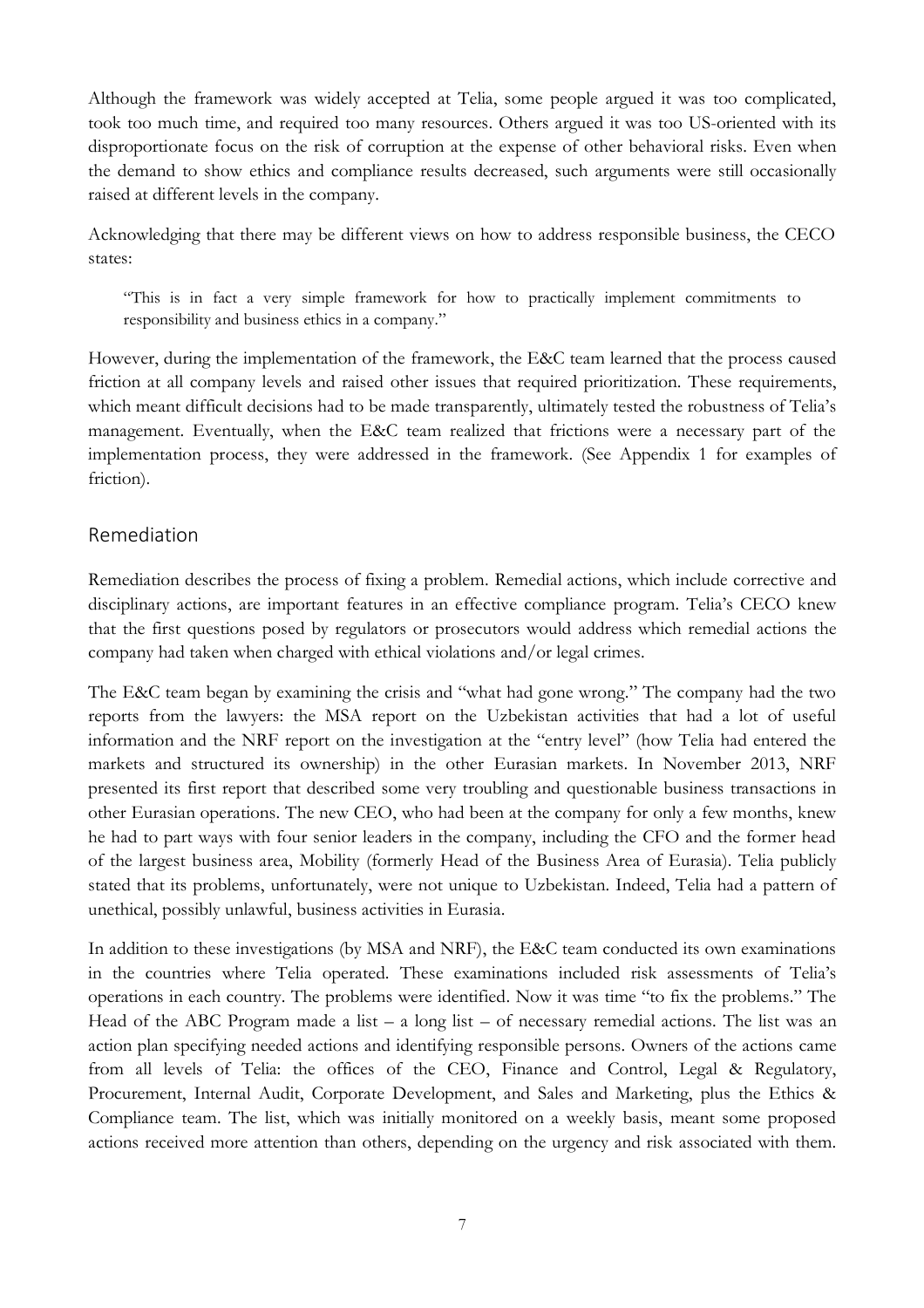For a period of time, the action plan was a recurrent Board agenda item. The Head of the ABC Program had many intense discussions with the owners of the proposed actions.

At this stage, given the pressure within the company, most people were aware of the urgent need to take action. They did not object to "being ordered about" by the E&C team. By Summer 2014, Telia had also received letters from the DOJ and the SEC requesting information on Telia's activities in Uzbekistan. The Telia office in Amsterdam had been dawn-raided by the Dutch prosecutor. When the US authorities took an interest in Telia's business, the CECO and the Head of the ABC Program immediately realized that at some point in the future they would be held accountable for the design and effectiveness of the ABC Program.

The Head of the ABC Program recalls:

"It took us a week, working around the clock in an isolated conference room, to make the list. We actively used the framework of Ethics & Compliance and did not shy away from listing actions, down to every detail."

There were no more additions to the initial remedial actions after two years had passed, but with new investigations (see Special Investigations, Disciplinary/Corrective Actions) still another set of remedial actions were added. The Head of the ABC Program remarks:

"It is a continuous exercise of perseverance where you have to stick to the program. Everybody who works in compliance or has learned the hard way in a scandal like the one at Telia knows how hard this is and how much dedication it takes to stay with the program."

#### Risk assessment

The fundamental principle of any compliance program is thorough risk assessment. The purpose of risk assessment is to identify and understand potential risks and then to create a program that will work in practice and that will allow the company to do business in challenging contexts. In short, risk assessment requires understanding the internal and external context and conducting dialogue with parties within and outside the organization.

Analyze and understand your own company and business

At Telia, risk assessment began with an examination of the company's many ownership/legal structures and their governance. This work revealed the existence of quite complex and intertwined structures as well as contradictory and variously delegated governance systems. The E&C team understood that the business activities in Eurasia operated differently from Telia's other activities. The CECO describes the situation:

"The business region of Eurasia was surrounded by rumors of undefinable threats and by security concerns . . . the regional and local managers in Eurasia were treated differently; they were "heroes" who had "delivered" unmatched growth during recent years while working in a "hostile" environment. They must not be "disturbed." We were told that the environment was just too difficult, with somewhat arrogant disdain, for us to understand because things "were done differently" in Eurasia."

Telia´s managers in Eurasia rarely visited Stockholm. Their powerful regional head office was in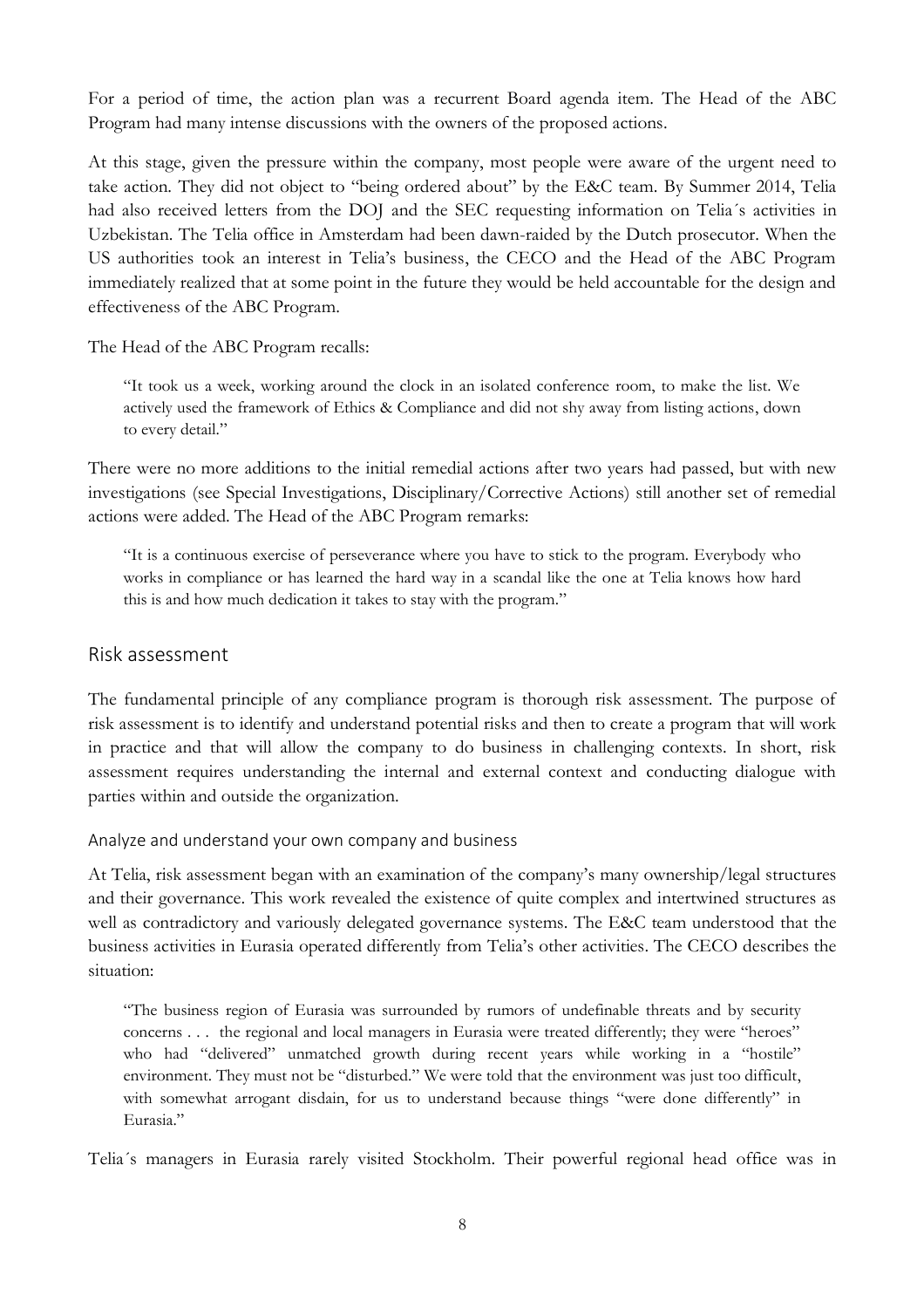Istanbul. In fact, the Internal Audit function of the Eurasian operations was not always integrated with Telia's central Internal Audit function. When attempts were made to enlarge the company's audit scope, the central Internal Audit function was encouraged to "tread with caution" and not to "interfere" with the Eurasian "business." Continued growth in Eurasia, it was argued, was essential for Telia.

Another observation was that many managers and other employees who were not involved with the Eurasian business viewed the issue of irresponsible business practices solely as a "Eurasian" problem. They thought it was an issue that had little or no relevance for them, for the business in other countries, or for group management. They thought it was unfair that all of Telia suffered because of a few individuals who worked far from Sweden. Some of them thought the Swedish business community and media had a poor understanding of how business "was done" in Eurasia. In their opinion, Telia was the victim of moral panic and hostile media coverage. The CECO comments:

"What was forgotten in these discussions was that the critical, and now severely questioned, business decisions were made at the headquarters in Stockholm."

She adds:

"In hindsight, we did not properly understand nor deal with the resistance from leaders and employees who still worked under the control and guidance provided by "old" management. Others thought that, because Telia now had a new Board and new management, everything was in order. The "bad guys" were gone. That assumption, as events later revealed, was somewhat premature. There was still a lot of hard work ahead."

#### Analyze and understand your external context

It is important for ethics and compliance professionals to understand how to do business in their companies' foreign markets. This means understanding how to structure and resource compliance work. At Telia, the E&C team conducted extensive risk assessments of the countries and institutions in Eurasia, guided by the ABC Program. When the team conducted the operational risk assessments in these countries, they learned how internal work processes were used to manage the various external pressures.

The Head of the ABC Program and another E&C expert conducted the operational risk assessment in the first year when they travelled to the Eurasian countries where Telia had business activities. They met with the local managements. They examined specific areas of corruption risk in the business operations in these Eurasian countries. They examined leadership, governance structures, interaction with local boards and local shareholder(s), human resources practices, import duties, use of agents/distributors, conflicts of interest, procurement policies and processes, financial controls, bank relationships, processes for donations and sponsorships, and M&A activities. These were only some of the areas examined.

In 2015, the E&C team conducted risk assessments in countries outside Eurasia. The team developed a tool with MSA that helped local management make the risk assessments without the physical presence of a representative from the E&C team. The Head of the ABC Program states:

"The initial work was substantial and made it possible to streamline our efforts later on. Also, the initial work raised the level of risk awareness among local managers and made the risk more visible and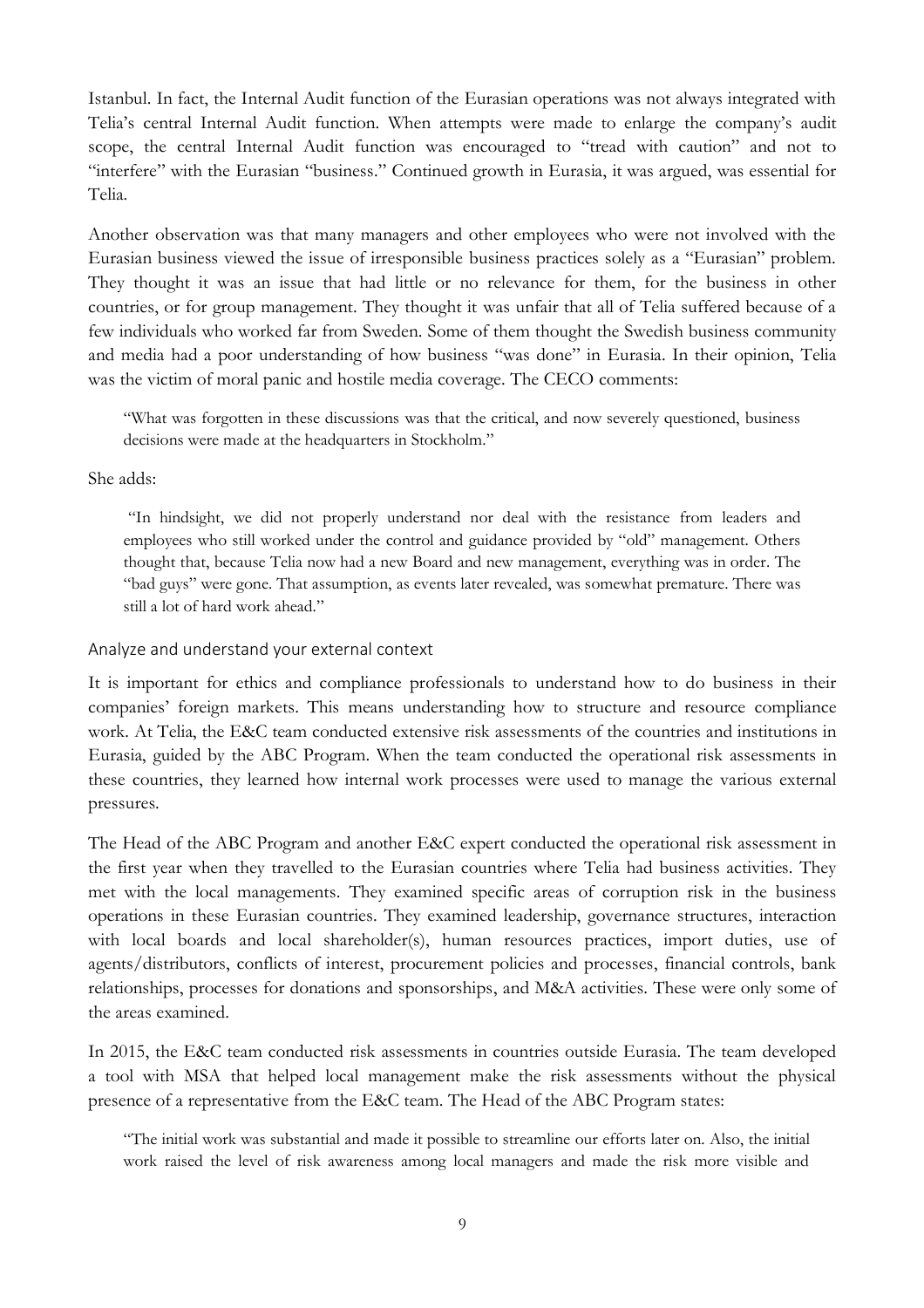#### actionable"

Telia's Communications Department arranged several meetings/briefings with various stakeholder groups (e.g., owners, potential investors, creditors, analysts, interested NGOs, journalists, and employees). These groups met the new CEO, the executive management team, and the E&C team. These "dialogue meetings" provided an excellent opportunity for Telia to learn more about these stakeholders´ concerns and what they thought the compliance work should focus on. The CECO explains:

"A well prepared and thorough stakeholder dialogue is a very helpful tool for understanding a specific context and its behavioral risks. As employees are one important stakeholder, we included employees from different levels and groups in the dialogues."

#### Understanding the effects on human rights

Companies are expected not only to act responsibly in a general sense, but also to understand the effects of their business activities on human rights. Therefore, many companies conduct a Human Rights Impact Assessment (HRIA). This assessment, which engages people from inside and outside a company, aims to increase awareness of how a company may abuse the fundamental human rights of people within its sphere of influence. A HRIA emphasizes that human rights are not separate from business. Companies are responsible, with governments, NGOs, and other individuals, to respect the rights of all people. A HRIA also supports the claim that behavioral risks often can result in violations of human rights. The CECO states:

"Responsible business is based on an understanding that true change does not arise from fear of legal proceedings, fear of the media, and/or fear of personal disgrace. True change will only occur if people want to do the right thing because it is the right thing to do. Change will only truly occur if people take this lesson to heart and understand why their acts and decisions matter."

During 2015-2016, in cooperation with an internationally-recognized organization, Telia conducted HRIAs in all countries where it had business activities. These assessments, which were well received, addressed leadership in the countries and the different company group functions. After lengthy internal discussions where different opinions, agendas, and priorities were in focus, the reports with their recommended remedial actions were published (in summary form) in the Annual and Sustainability Report for 2016. By contrast, the 2012 HRIA report for group level Telia had only a passing mention in the Annual Report for 2012.

#### Organization

Implementing responsible business, in general, and in an ABC Program, in particular, requires that an organization has the competence and confidence sufficient to manage all aspects of such a program. Accordingly, the E&C function has to have a leader and team members with relevant competence, experience, and, in some cases, professional seniority. The CECO comments:

"The CECO should report to a level in the organization that has proper authority and integrity. If the company has problems with the regulatory authorities or with the prosecutors, those authorities will not be impressed if the CECO does not have direct access to the CEO and cannot report independently to the Board or one of its subcommittees."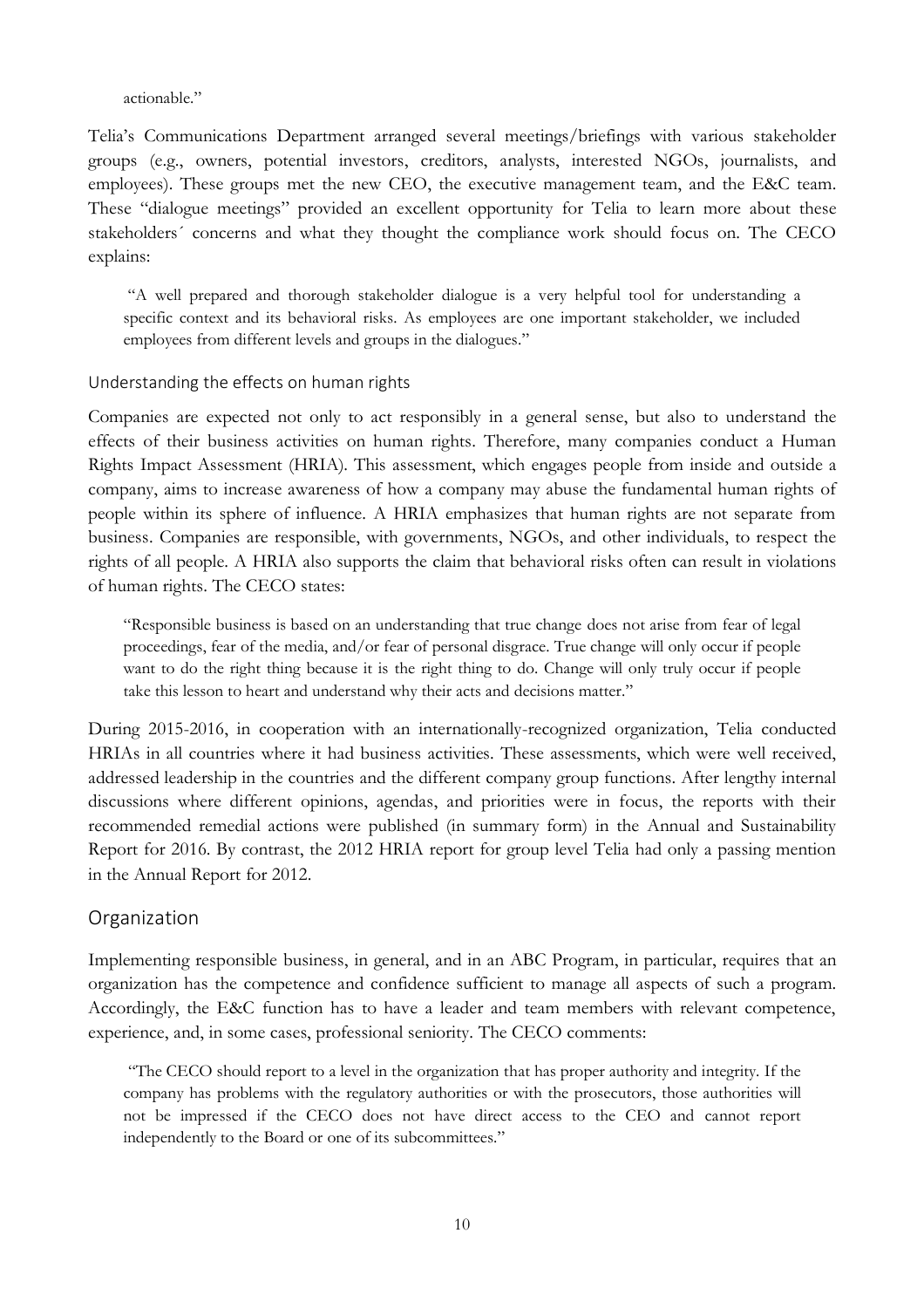Telia's CECO reported directly to the CEO. The E&C team attended meetings held by the Board's Sustainability and Ethics Committee and by the Audit Committee.

At Telia, the functions of management control, compliance, and auditing were prioritized as the company began implementing company-wide strengthened controls, improving compliance systems, and introducing responsibility for ethical business practices. Moreover, given the involvement of the DOJ and the SEC, the most rigorous regulators in the world, Telia's top management understood that every aspect of its anti-corruption program would be scrutinized and evaluated.

The Head of the ABC Program, who also was appointed to the Regional Chief Ethics and Compliance Officer for Eurasia, was the first member of the E&C team. Other team members were enrolled, some of whom already worked at Telia in areas of effective compliance (e.g., training on the company's conduct code or supporting the Procurement Department on sustainability issues). A few team members were recruited externally when specific competences were not available internally.

The central E&C team consisted of ten team members who worked at the group and regional levels plus seven local E&C Officers, each representing a Eurasian country. In total, 17 people were on the team. To ensure that the E&C team produced high-quality work, the CECO required that each team member meet continuing education and international certification standards.

The E&C function was the owner of the ABC Program. The CECO states:

"This [structure]is very common because ABC is "the mother" of all compliance regulation and work. Moreover, at Telia, the E&C team had the necessary skills and background to conduct a program that was long overdue."

Other employees and teams with competence and knowledge related to other responsibility topics (e.g., Freedom of Expression and Customer Privacy) took ownership of their programs. They provided guidance on the Ethics & Compliance requirements and on the concept of Responsible Business.

#### Policies, Instructions, and Guidelines

A policy is normally a written document of rules issued by the board of directors, a company's highest governance level. The next governance level, the executive level or similar level, issues instructions that explain the rules to the employees. Some companies have additional guidelines issued by managers who are responsible for various areas/departments. These guidelines describe the instructions in greater detail.

This hierarchy of rules, instructions, and guidelines is commonly referred to as "policies/instructions". Formalized processes may explain how the policies/instructions are to be implemented (e.g., in the decision-making chain). The CECO states:

"It is important to point out that "policies/instructions" are the binding rules for behavior in the company . . . for how things are done. Addressing this hierarchy of "rules" from an anti-corruption perspective is where the E&C work started."

At Telia, more policies/instructions were soon added to the original policies/instructions. There were instructions for gifts and hospitality, interactions with government officials, sponsorships, donations, and other philanthropic contributions. Other instructions covered internal investigations, corrective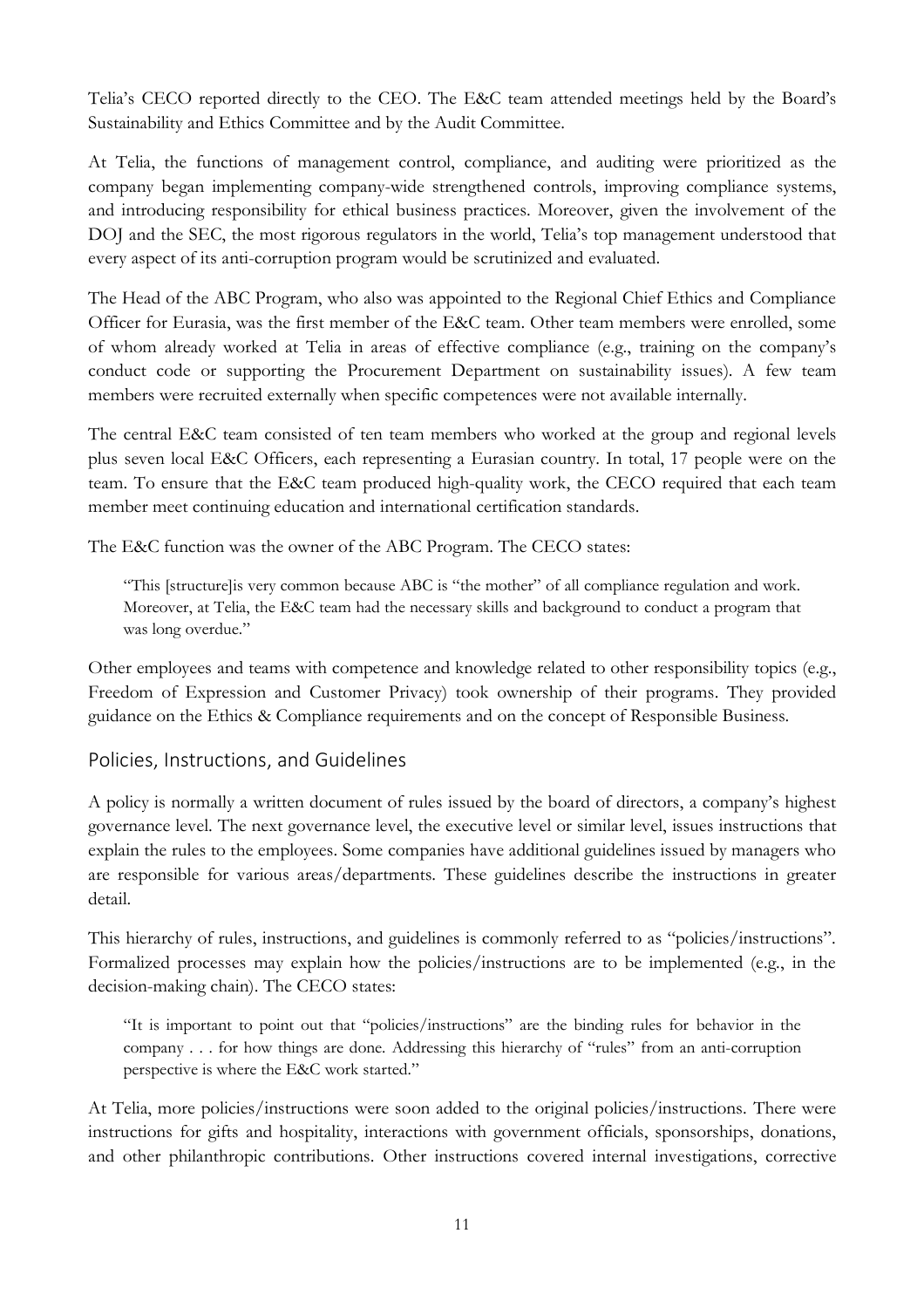and disciplinary actions, procurement, third-party policies, and mergers and acquisitions. The E&C team, which had ownership of the ABC Program, was responsible for introducing and monitoring the common framework of rules. The process covered all areas of Telia's business … its various functions and layers. The CECO comments:

"The Telia E&C team spent a lot of time "anchoring" internally. Because of the pressure of the looming DOJ/SEC proceedings, the team sometimes despaired and just wanted to resist. Maybe this was done at one point or another. However, the idea was to aim for as much internal buy-in as possible. Internal buy-in on the documents would make the transition from words to actions somewhat smoother."

The policies/instructions in the ABC Program explained Telia's position as a responsible business on criminal activities such as bribery and corruption. The E&C team ensured that all employees could access the company's rules, instructions, and guidelines. The team even disseminated a document to selected employees. These employees were required to sign that they had read and understood Telia's new policies/instructions (pull and push capability).

In 2014 and 2015, Telia's upper-level management introduced group-wide policies and instructions on responsible business behavior. These documents covered, in addition to anti-corruption, areas such as Freedom of Expression and Privacy, People, Health and Safety, Environment, Insider Trading, Anti-Trust, Company Assets, and Travel. In 2016, The E&C team introduced the new Code of Responsible Business Practices (see below: The Telia Code of Responsible Business Behavior).

Rules are only as strong as their enforcement. To ensure that rules are taken seriously, a process is needed for how to make and forward exception requests. The reasons for exceptions must be clearly and transparently stated at the appropriate corporate level. The Head of the ABC Program states:

"Every exception will undermine the rules and the work morale of those whose job it is to maintain the rules, to keep the company out of trouble, and to develop responsible business practices. Therefore, we should be mindful of recurring exception requests that strongly indicate the rules are not taken seriously."

An action or behavior that may not be illegal, given the particular facts and circumstances, may well be illegal when the situation changes and other facts are revealed. Telia learned this lesson the hard way. The problem actions and behaviors for Telia in Uzbekistan occurred in 2006, but they were not revealed and challenged until some six or seven years later. The CECO states:

"Business ethics should not be considered as an "impact cushion". Nor should business ethics be considered a "margin" in the framework of corporate rules when difficult situations require asking for a legal opinion. Ethics, which are the foundation of legislation describe the common view of right and wrong while legislation is just an interpretation. Ethics explain why we have legislation. This explanation of *why* allows you to have a better grasp of the law, to recognise the limitations of the law, and to understand why laws may change over time."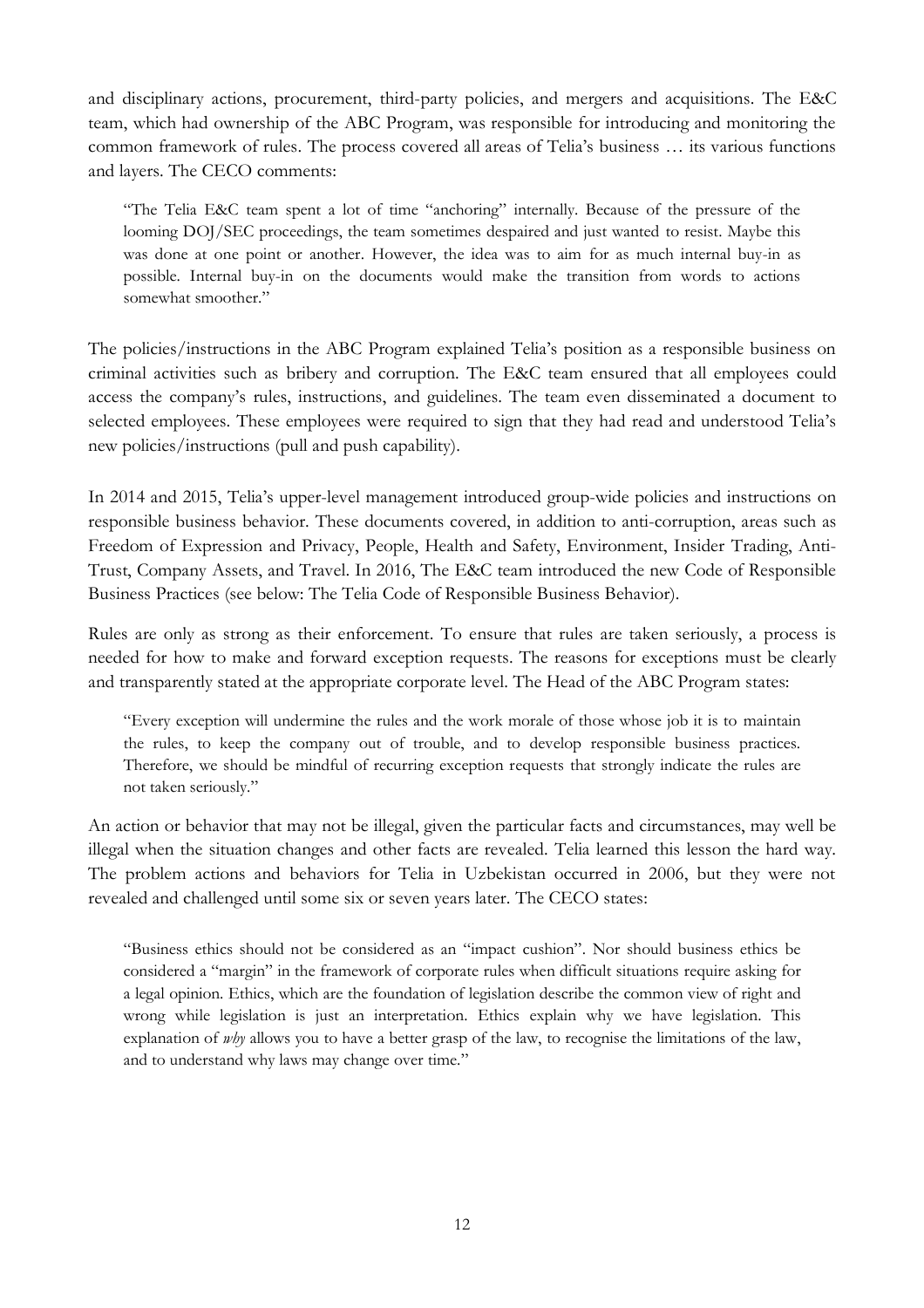The Telia Code of Responsible Business Conduct

A Code of Conduct is an "umbrella document." This umbrella provides easy access and easy understanding of the requirements and rules a company issues for conducting responsible business. The CECO explains the commonly accepted view of such codes:

"A Code of Conduct should be engaging, modern, and accessible. As an umbrella, the Code should stand on a firm ground of policies/instructions."

Telia's new Code of Responsible Business Conduct (hereafter, the Code) was made accessible to employees by an app with links to the relevant policies/instructions that encouraged them to explore all details if and when needed. The Code was internally anchored by the close involvement of the

# **DON'T DO THIS AT WORK**



owners of the different polices/instructions. The Legal Department was the owner of the Antitrust Framework; Security was the owner of the Privacy Framework; Human Resources was the owner of the People Framework; and so on. The executive leadership was the ultimate owner of all rules, instructions, and guidelines. The Board was the owner of all policies.

Because transparency was essential in the implementation process of the new policies/instructions, the new Code was posted on Telia's homepage, under the heading "dontdothisatwork".

The CECO states:

"What applies in your own company should also apply to your third parties and others who represent the company."

However, many companies, including Telia, have a separate Code of Conduct for third parties. Normally such a code would be unnecessary except when an individual Code of Conduct is needed for suppliers where there are specific requirements and topics applicable to third parties. For example, although Telia has modern, comfortable, and secure offices, equipped with all necessary equipment, some of its suppliers are located in countries where the workplace is quite different. In these countries, local industry and labor legislation is not nearly as advanced as in Sweden. For this reason, Telia must be specific in setting third-party requirements.

Telia also has rules on how to conduct supplier due diligence and how to determine supplier ownership (and for other third parties). Application of these very specific rules may require lengthy deliberations and difficult decisions in local environments. Sometimes difficult decisions are escalated to the higher management levels. Telia also provides specific guidance on how to interpret the requirements developed for third parties. This guidance also explains when and how exceptions can be made to the rules.

In 2013, a top priority for the new CEO was to establish stronger governance over Telia's operations in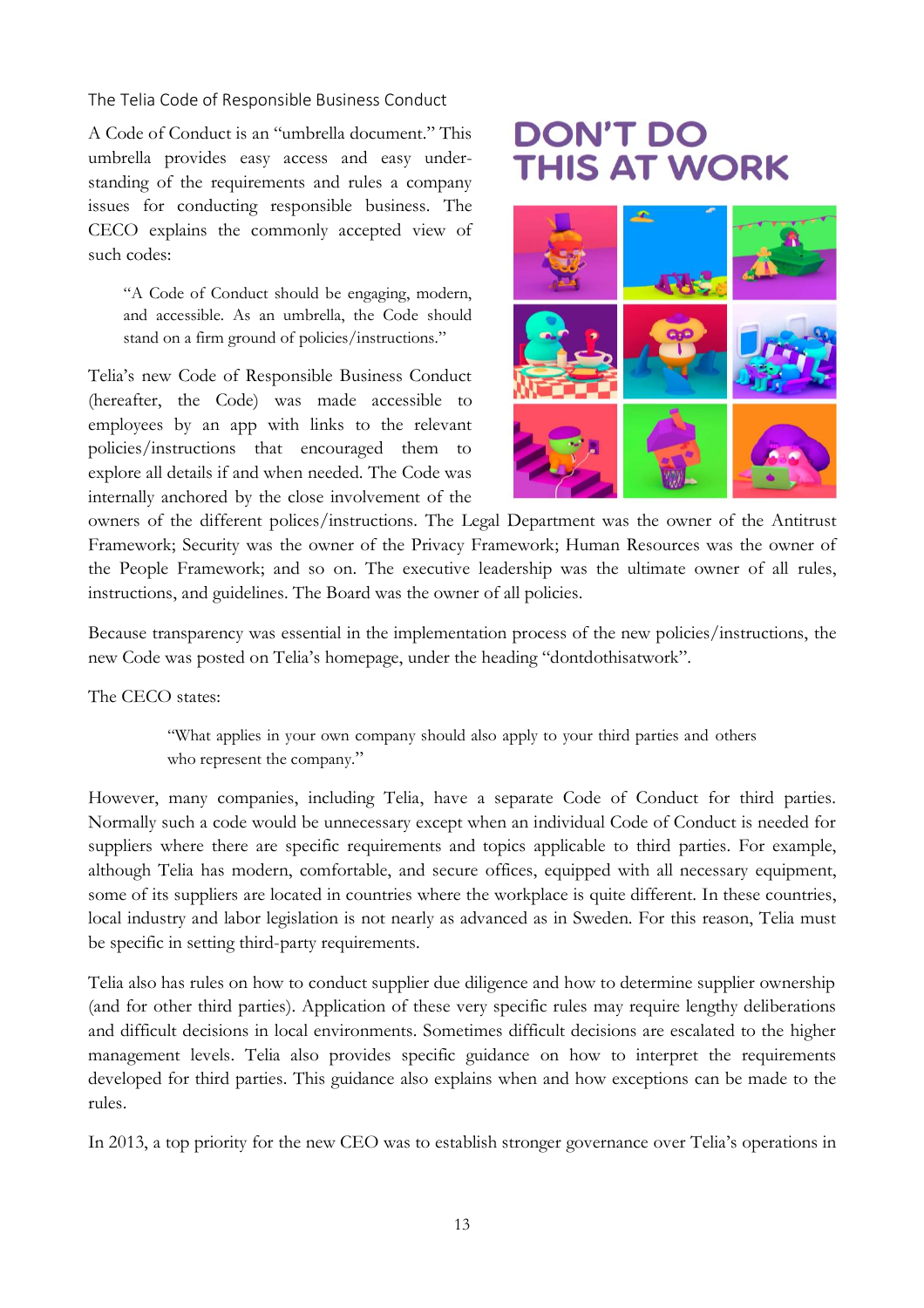Eurasia. At this time, the group policies/instructions were generally inapplicable at the Eurasian companies. Local boards of directors had oversight responsibility rather than Telia's group management. Although Telia held a majority stake in these companies, a structured process did not exist that ensured Telia's policies/instructions were applied. However, by Spring 2014, when Telia's group management had assumed responsibility for, and authority over, the Eurasian companies, its group policies/instructions were also implemented.

# Education and Communication

Telia provided its employees with training on anti-corruption and other responsible business topics. The training modules, which were evaluated annually, were designed for employees in various positions. Some training sessions were voluntary while others were mandatory. The HR Director states:

"Training is a powerful tool for creating understanding of ethical issues and for building an ethical culture."

Originally, the E&C team prioritized face-to-face training. The CECO explains:

"The value of direct interaction with the opportunity to discuss questions and dilemmas in a real setting cannot be measured in monetary terms. We are convinced of that idea. By far, a real setting for a discussion exceeds any cost of a face-to-face session."

After the introduction of the Code, the E&C team introduced e-learning training sessions on the Code and the various areas of responsible business. This training used the same "look and feel" approach that the Code took. This approach emphasized that the Code and its rules, processes, training sessions, and future implementation were parts of a common effort to build responsible business.

Crisis management, when corruption is involved, is more than just explaining why an anticorruption program is essential. Although a company in such a crisis is at risk of prosecution, executive incarceration, and large fines for bribery and kleptocracy, perhaps its main concern is the damage to its reputation, especially if human rights have been abused.

The E&C team was convinced that decisions and actions were more critical than words and statements. A culture of business ethics had to be created: a culture of "doing the right thing." The Head of the ABC Program explains:

"It is easy to make the right decision when everything is equal, when you focus only on the ethical aspects. However, the reality is more complex because there are several factors that influence our decision-making. We may even be unaware of some of these factors. Our decisions may also be influenced by group and time pressures, fear of failing, short-sightedness, and faulty assumptions. That is why we need to train employees in ethical decision-making."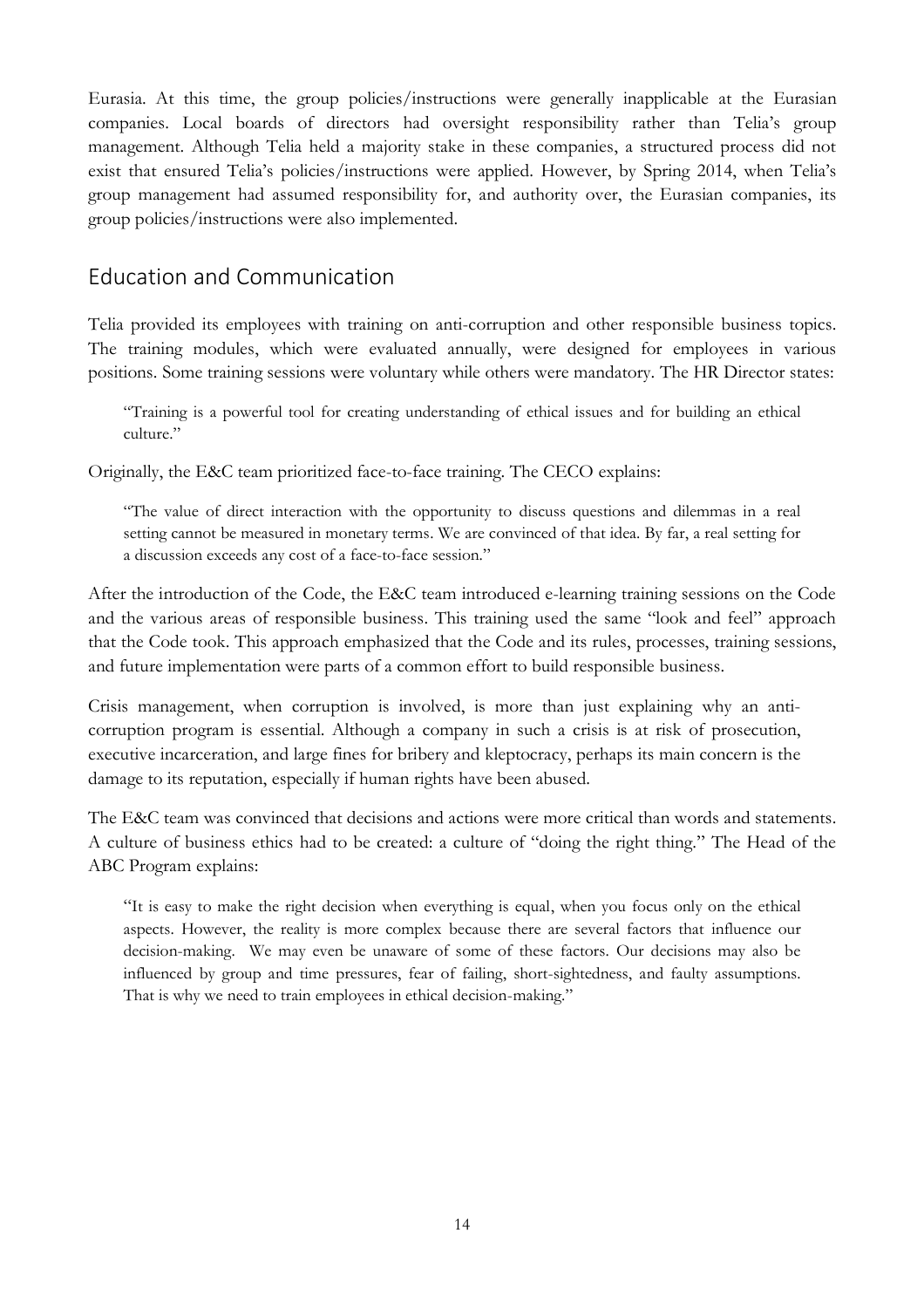The E&C team worked diligently and professionally to illuminate the problem they call "ethical blindness."<sup>5</sup> This is a term used to describe how individuals can be influenced by factors that may momentarily "blind" them from doing the right thing, making the right choice, and taking the right decision. This "blindness" can occur at all levels of an organization. Through a systematic training program Telia's leaders were trained to understand how ethical blindness worked.

Yet it is questionable whether ethical blindness is an acceptable excuse for bad decision-making. The CECO states:

"We all have to be accountable for what we do. However, a better understanding of the difficulties encountered in making the right choices and decisions will, we believe, support building a culture of ethics and integrity and will help our leaders understand themselves and others better in situations where there are friction and uncertainty."

As part of the training, the E&C team made a list of problematic dilemmas identified in Telia's operations. This list was used in an "ethical dilemma game" that the participants played in groups. They found the game engaging and provocative because it encouraged transparent discussions on alternatives decisions and actions in specific dilemmas.

EXAMPLES - the ethical dilemma game

Telia Company is conducting supplier checks on a supplier. You are a member of the audit team from Telia's Human Resources Department. Long days are spent on the audit. At the end of the week, the supplier invites the audit team members to an ice hockey game to thank them for the efforts spent. What do you do?

Your manager has a beautiful house with a pool in Italy. You are invited to spend a weekend with your spouse and children at the house. Is that okay?

Your manager has left the company and is now your "former manager" and friend. He works as a senior consultant with his own business. You are invited to spend a weekend with your spouse and children at his beautiful house with a pool in Italy. Is that okay?

Your manager has left the company and now is the CEO of a competitor. She has tickets for the private box at Wimbledon on the day of the women's semi-finals. You, your family, and your friends are invited to use the box. Is that okay?

 $Y$  are a high-level manager in the company and next to the office is a new yoga studio. You love  $\alpha$ 

# Due diligence and third-party management

When the E&C team began work in September 2013, there were – as previously mentioned – several ongoing investigations. As the work continued, the team members learned more about the company's operations and the severity of its business culture problem. Throughout the process, several managers were asked to resign. Others left Telia voluntarily.

As the months passed, the E&C team members realized that the time and effort needed "to fix the

 $\overline{a}$ <sup>5</sup> Ethical blindness describes the moral condition that allows anyone to become involved in unethical/illegal behavior. The general belief is that personal character does not explain such behavior; rather, the context may be the explanation. The context can be stronger than the individual and the individual's moral compass. Influenced by the context – organizational pressure (e.g., fear of failure or ridicule) or situational pressure (e.g., time, group, or authority pressure) – people may look at the world through a filter that prevents them from seeing things clearly. At that moment, they are momentarily ethically "blind".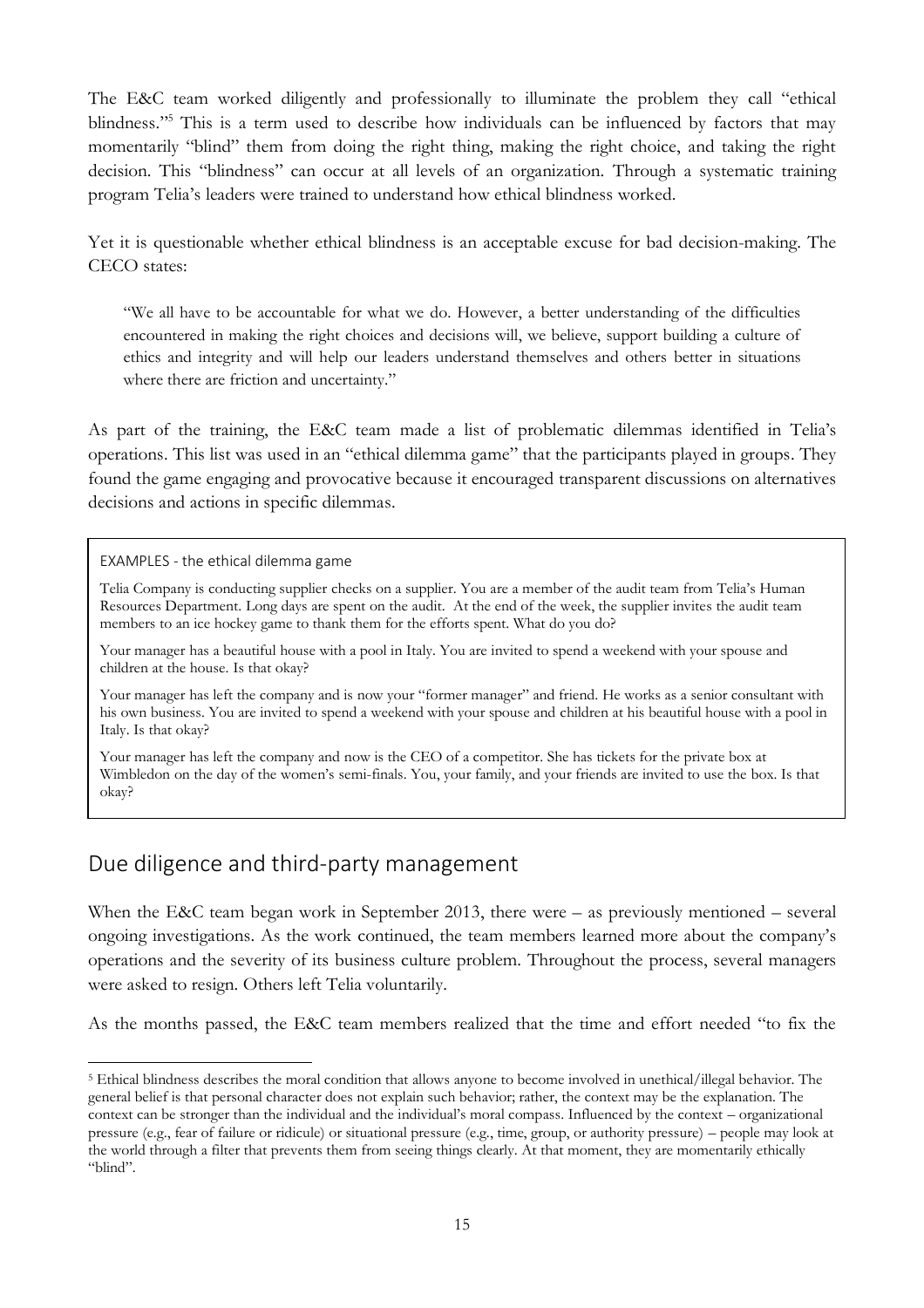problem" would be significantly greater than they had anticipated. During Spring 2014, the E&C team understood that it would be evaluated in accordance with the highest standards and requirements of effective compliance. The team members understood they would be running the ABC Program while the company was under criminal investigation by three authorities. The CECO recalls:

"You cannot sit in front of the DOJ lawyers and not know how to answer the following very reasonable question: 'Do you know, as we speak, that you are not paying bribes?' Indeed, it is hard to blame any ongoing wrongdoing on the previous management. The responsibility lies with the new management and with us."

The E&C team had a fast start under the ABC Program. The team was working with the following activities and areas: a fix-it remedial list, risk assessments, a new organization, new governance structures, new policies and instructions, a new speak-up line and investigation process, training sessions, and e-learning.

The Finance Department handled payment reconciliations with companies at the group and subsidiary levels, introduced new risk catalogues and controls, and strengthened the Procurement Department (that now encompassed all Telia group companies). Despite these actions, after one year it was clear that Telia still lacked satisfactory control over third parties. Telia could not always account for who was the beneficiary of a particular supplier. Who received payments and why? The documentation and control were simply inadequate. Thus, neither the E&C team nor Telia management could answer the following questions affirmatively: "Do you know that you are not paying bribes as we speak?" The CECO states:

"It may seem unfair that a company has to be so certain, given you are speaking for an entire organization and for third parties. However, the authorities are not very forgiving. They do not accept the idea of 'the rogue employee' or of third parties who act irresponsibly, unethically, or illegally without your knowledge. The conduct of the employees and third parties is simply a company risk. You have to take a leap of faith when you answer questions knowledgeably about the processes and procedures in place, providing assurance that they are working. You have to answer: 'Yes, we have done everything in our power to detect and prevent any misconduct'."

Telia realized it needed new processes for the third parties it worked with. An examination of the entire history of its dealings with vendors, distributors, consultants, agents, and other third parties was needed. The E&C team called this historic examination "the backlog". To manage the backlog, the E&C team had to develop and implement processes for due diligence of third parties, country by country, and contract by contract. This required the involvement of people from the Finance, Procurement, and Legal Departments.

As the team members had the right competences for this task, initially they created a "due diligence" function in the E&C team. The E&C team eventually turned over this third-party due diligence function to the Procurement Department that by then had built relevant processes and competences. The function was now called "Responsible Procurement." This function also recruited local Due Diligence officers in the Eurasian countries. The CECO summarizes the work:

"Building this competence and implementing these controls at the local level in each country took a lot of dedication, patience, and perseverance from all involved."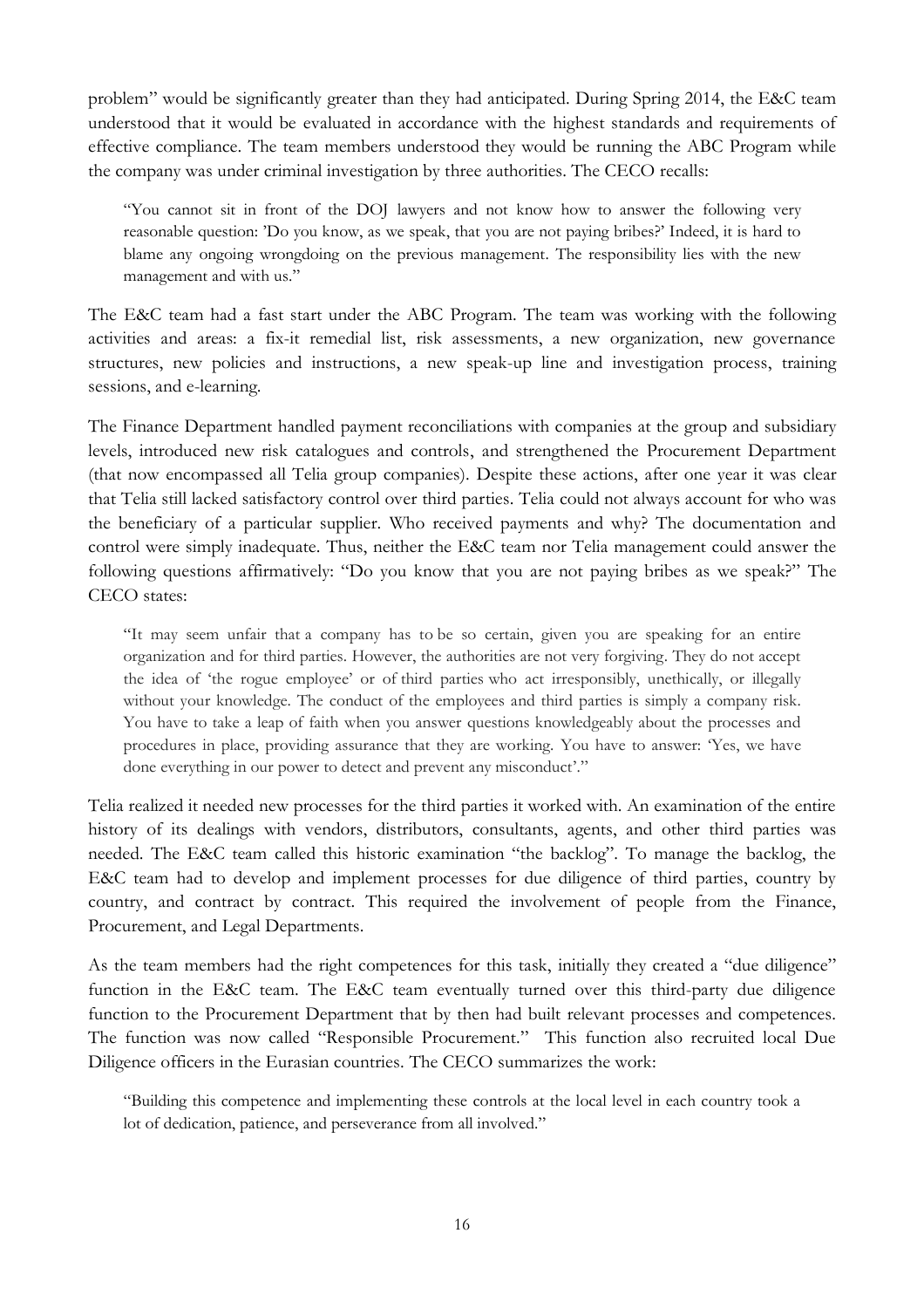The third-party category also includes the organizations Telia associates with through sponsorships, donations, and philanthropy. The CECO explains:

"In fact, these areas have high-risk activities where corruption and bribery are temptations. In countries where the government engages in systematic kleptocracy, officials do not hesitate to require companies to support a particular organization or another local, so-called not-for profit or charitable organization. Companies feel compelled to contribute, but they do not know where the money goes, and they have no control over it. The risk of bribery is very high."

In Telia, third parties involved in the company´s M&A activities were where the real problems started. The problems originated when certain essential checks were not made (e.g., ownership structures, financial examinations and controls, and operations). Telia adopted new policies and processes intended to ensure that all M&A activities were handled by the professional M&A team, consistent with the M&A instructions (the M&A Handbook).

The CECO admits that third-party management is the most difficult task of the compliance program. It is here that the E&C team struggled to overcome internal differences and to meet external challenges. She states:

"There are so many conflicting interests. The processes take time and, inevitably, from time to time cause irritating and even, as far as day-to-day operations, harmful delays. Suppliers who are preferred and may have been reviewed many times, over many years, may still not be acceptable from a compliance point of view. You may lack alternative suppliers. You may experience pressure from the government or influential people to work with a specific supplier. The list of possible friction areas is long. It takes time and resources to build confidence in the competence and integrity of suppliers, so the road to effectiveness is long and bumpy. However, third-party management is the most important area of responsibility with the highest level of risk. Globally, it is reported that 90 % of the corruption cases in the US (FCPA cases) involve third parties. The third-party management problem requires the full support of executive management and the Board. "

# Whistleblowing, Speak-Up, Non-retaliation

During the Fall and Winter 2013-2014, Telia introduced and operated an externally hosted Speak-Up line, accessible from any location, in all relevant languages with anonymity assured. A link to the Speak-Up line was posted prominently on the company's Intranet and on its Internet homepage. Speak-Up could be accessed by both internal and external parties who wished to report their concerns about possible misconduct. The E&C team appointed a Special Investigations Office to receive, log, and manage incoming whistle-blower reports. Nothing similar had been in place and as soon as the Speak-Up line was launched, there was a surge of whistleblowing activity.

Normally, many whistle-blowers' concerns are too vague to act upon. Many come from disgruntled employees who complain about their managers. However, the E&C team also got reports of serious wrongdoing (e.g., instances of fraud, conflicts of interest, and bribery). The team members also learned about wrongdoing that had been reported earlier but had been disregarded or managed in a manner that disappointed the reporter. The team members concluded in these instances that Telia had the will but not the means to deal with these complaints.

The most important factor that deters people in a company from speaking up is their fear of retaliation.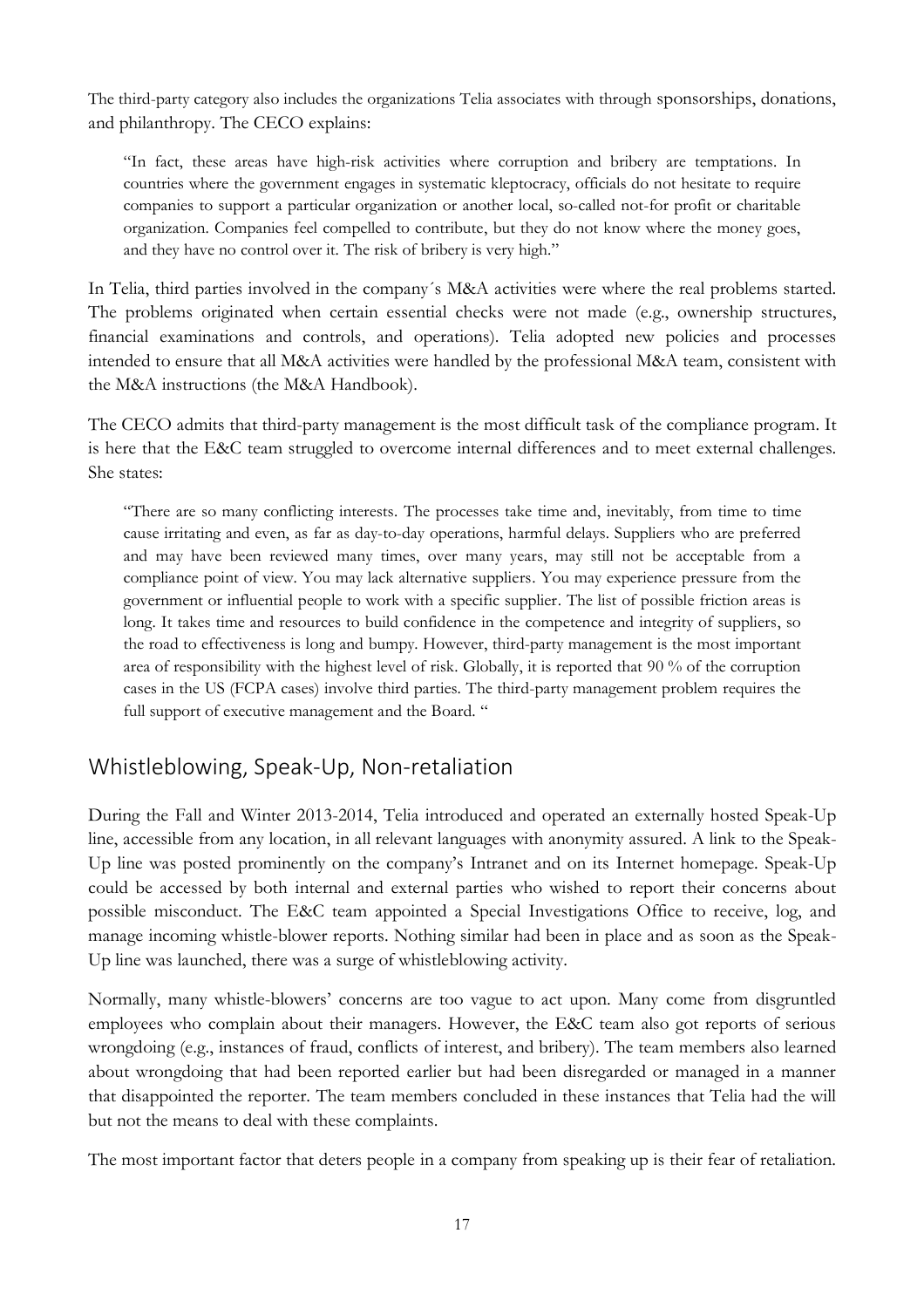Retaliation can take many forms, such as being bypassed for a promotion or losing popularity and respect in the group. The period of retaliation may be brief, but it may also last for some time. In the latter instance, retaliation may turn into systematic mistreatment that only ends when the victim leaves the company.

The CECO states:

 $\overline{a}$ 

"Retaliation is very hard to put your finger on or to prove. It is important to keep in mind that we are all human beings who want to be liked and respected. We rely on the group. We want to be part of the group. Our survival depends on that – even in the corporate context."

The ABC training at Telia included a reminder that employees were strictly prohibited from retaliatory actions and that they had an obligation to report any retaliation observed or experienced. <sup>6</sup>

Telia also opened the Speak-Up line for external reporting of human rights violations. This is called a Human Rights Grievance mechanism where the company offers employees a channel for reporting situations where the human rights of an individual or group may have been violated. Such cases are reported to upper management and the Board.

Telia also reports on the whistleblowing cases and their disposition in its annual Sustainability Report. The Head of the ABC Program states:

"One's instinct may be to say and report as little as possible about these cases, especially the cases that lead to disciplinary actions. From an effective compliance perspective, the opposite is true. Since an effective compliance program thrive on transparency, it is crucial to show that it is never okay to violate common rules and good behavioral expectations and that whistleblowing reports leads to action and consequences."

# Special Investigations, disciplinary / corrective actions

The E&C team knew that the second most important factor that deters people from speaking up is their belief that no action will be taken. "If nothing happens anyway, why should I expose myself to the uncomfortable consequences of speaking up?" This is a fair question that highlights the importance of high-quality internal investigations. Telia's investigations (by MSA in 2012-13 and NRF in 2013-14) exposed some significant deficiencies in Telia's governance, controls, and compliance. Red flags were raised that warned of possible corruption and other wrongdoings related to the ownership issues in Uzbekistan. Thus, when Telia, among other actions, put in a new management team, created the E&C team, established the Special Investigations Office, published a new Code of Responsible Business Conduct, revised its "policies/instructions," began a review process of Eurasian contracts, and reexamined its third-party relationships (and made many of these actions public), it seemed clear that actions had been taken.

<sup>&</sup>lt;sup>6</sup> The difficulties associated with speaking up, retaliation, humiliation, and sometimes finding yourself unemployed have led several authorities (e.g., the DOJ and the Internal Revenue Service (IRS) in the US) to pay large monetary rewards to whistleblowers whose cases have been substantiated. While the issue of whistle-blower protection has been discussed in the EU, there is no formal system in place.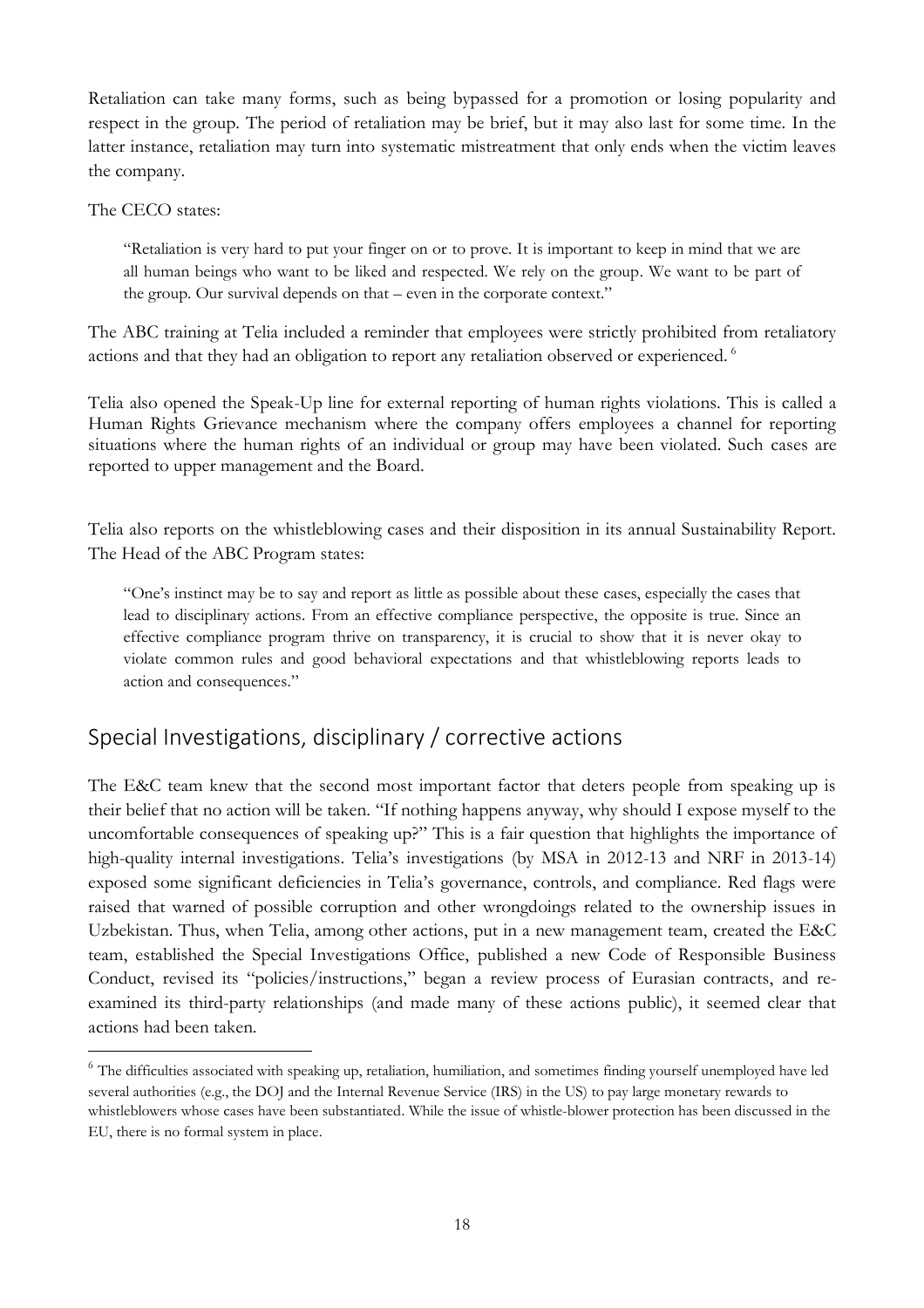#### The CECO comments:

"The job of special investigations is a tough job. It requires intelligence, experience, and integrity. It also requires the ability to work under pressure and to produce reports that people can understand. As a special investigator, you will sometime be the bearer of bad news. Then you may risk getting shot down."

The E&C team, as soon as it was created, suspected hard work lay ahead, primarily in the operations in Eurasia. The experiences reported by other companies in similar situations indicated that "one corrupt act leads to another." There was no reason to believe that Telia was an exception. The team knew it was essential to communicate this concern to upper management.

An effective ethics and compliance program should have the highest level of engagement and commitment at all levels in an organization. This commitment will be crucial when difficult ethical dilemmas arise and when decisions have to be made that result in disciplinary actions. The Head of the ABC Program explains:

"Two of the first questions a regulator will ask in an investigation of your anti-corruption program are the following: 'Have all the perpetrators left the company?' and 'How many people have been dismissed or disciplined due to misconduct?'"

Disciplinary actions are the most challenging part of the ethics and compliance work. The Head of the ABC Program states:

"All the hard work of making risk assessments, building an organization, working with policies and procedures, evaluating third parties, and training people will be in vain if the implicated employees are not identified and the managers responsible for the misconduct are allowed to keep their positions."

She adds:

"The delegation of disciplinary action in the organization sends the wrong message, increases the friction at lower levels owing to insufficient top management direction, and possibly jeopardizes the effectiveness of ethics and compliance work as well as the efforts exerted to build a culture of ethics and integrity."

Neither the E&C team nor the Special Investigations Office had responsibility for any disciplinary actions. A special management forum, "the Ethics Forum", consisting of executive management members made the final decisions on whether disciplinary actions were required. Disciplinary actions could be oral warnings, formal written warnings, dismissal, demotion, or change in responsibilities. In addition, in some instances, additional training to encourage behavioral change was required.

# Improvement / audit / report

Telia's E&C team experienced constant pressure to issue progress reports on the E&C results, especially results from the ABC Program. This was both a blessing and a curse. The pressure forced the team to use Key Performance Indicators (KPI) that were meaningful to the wider audience interested in the company. From a positive perspective, the pressure to report to the Board, the shareholders, and the analysts prepared the CECO and the Head of the ABC Program for reporting to the DOJ, the SEC, and the Dutch and Swedish prosecutors. The CECO admitted that under strong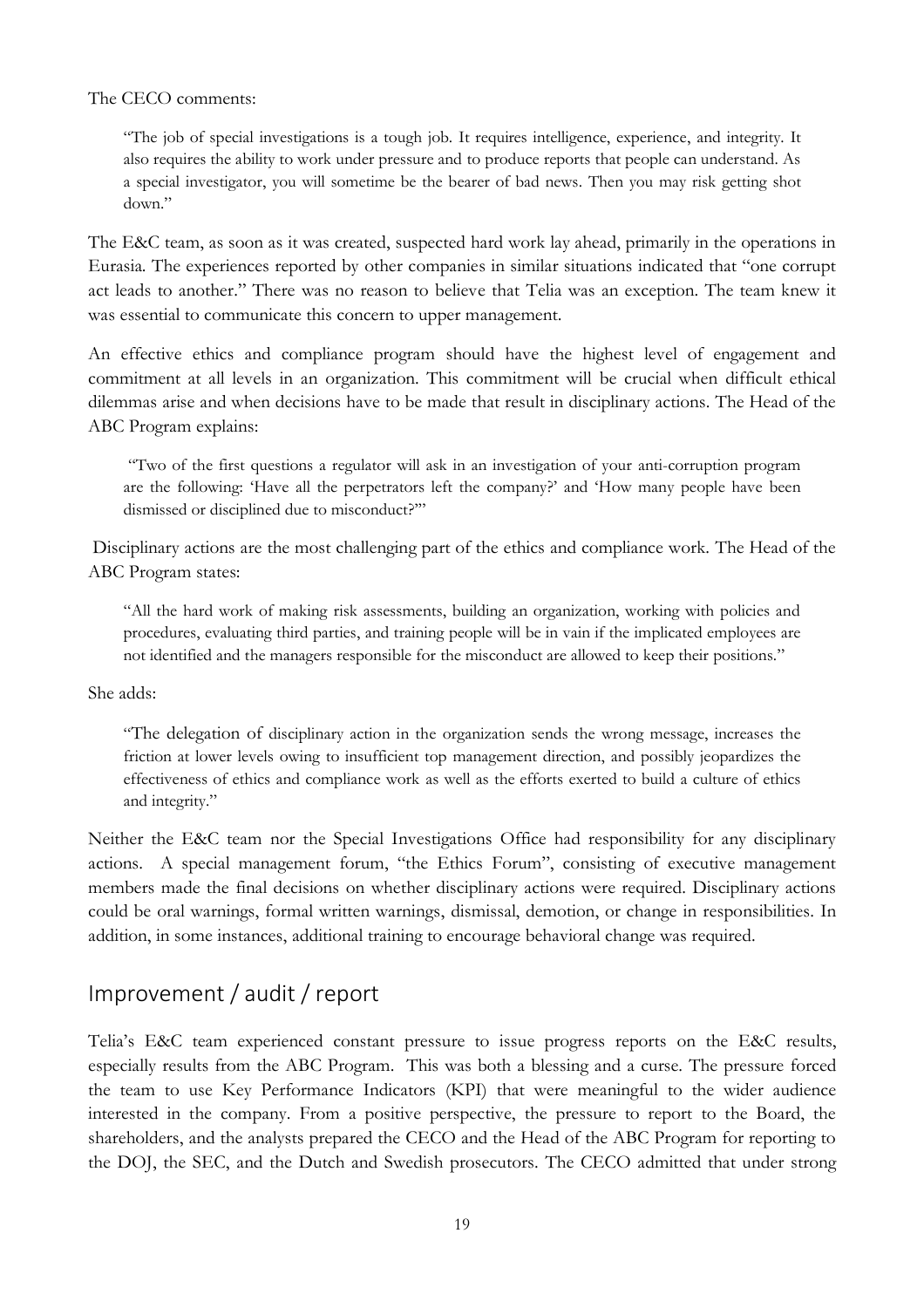external and internal pressure, "It can be very tempting to avoid reporting or disclosing things that are not so good or in a bad state."

At its AGM in 2015, Telia had an open "pre-meeting" that dealt with sustainability reporting with a question and answer forum. The E&C team members talked about the challenges and difficulties they had encountered in implementing responsible business, particularly with third-party matters. The same approach had been taken in the 2014 Annual Report. In other words, Telia was trying to increase its credibility among its external stakeholders by courageously and openly revealing its weaknesses as well as its areas of improvement. The CECO explains:

"We believe that transparency is the most effective way to govern a company from a responsible business perspective. Transparency provides the stakeholders with information and takes away the expectation that management can work miracles."

The Telia Board and the executive management group have ultimate oversight over the responsible business programs. The CECO speaks for the E&C team:

> "This is as it should be; the fewer filters between the E&C team and the Board, the more effective the program."

Working with the Internal Audit Department, the E&C team identified areas where the team could submit proposed actions to upper management. The CECO also engaged an external compliance consultant to help the team understand its weaknesses and to help prioritize activities during its work. In addition, the E&C team engaged a US-based ethics institute to evaluate and benchmark the compliance programs. In combination, these actions supported the implementation process and prevented rushed work and poor prioritization.

The CECO acknowledges that sometimes the external environment can be so challenging that it seems impossible, or nearly impossible, to implement responsible business practices without jeopardizing the whole company. Working with other companies – in collective actions – may then increase the chances of success. Because the telecommunications industry has many interactions with governments and government officials (e.g., on matters related to licenses, frequencies, and assorted approvals), Telia initiated an industry collaboration "the Telecom Industry Integrity Initiative" in cooperation with Transparency International).

Telia also had a joint initiative with the anti-corruption agency, TRACE International, to award a scholarship to a student from the former Soviet Union for anti-corruption studies at a top university in the UK or the US. The CECO explains:

"The root causes of behavioral risks are to some extent external to the company. Collaboration with peers and other institutions can be one key to progress."

## Tone from the top

The framework for E&C team refers to the "tone from the top", which means that an effective compliance program requires that a company's top management and its board of directors understand and support all aspects of effective compliance. This includes acknowledging the existence of, and understanding, the consequences of the many frictions and dilemmas that occur when implementing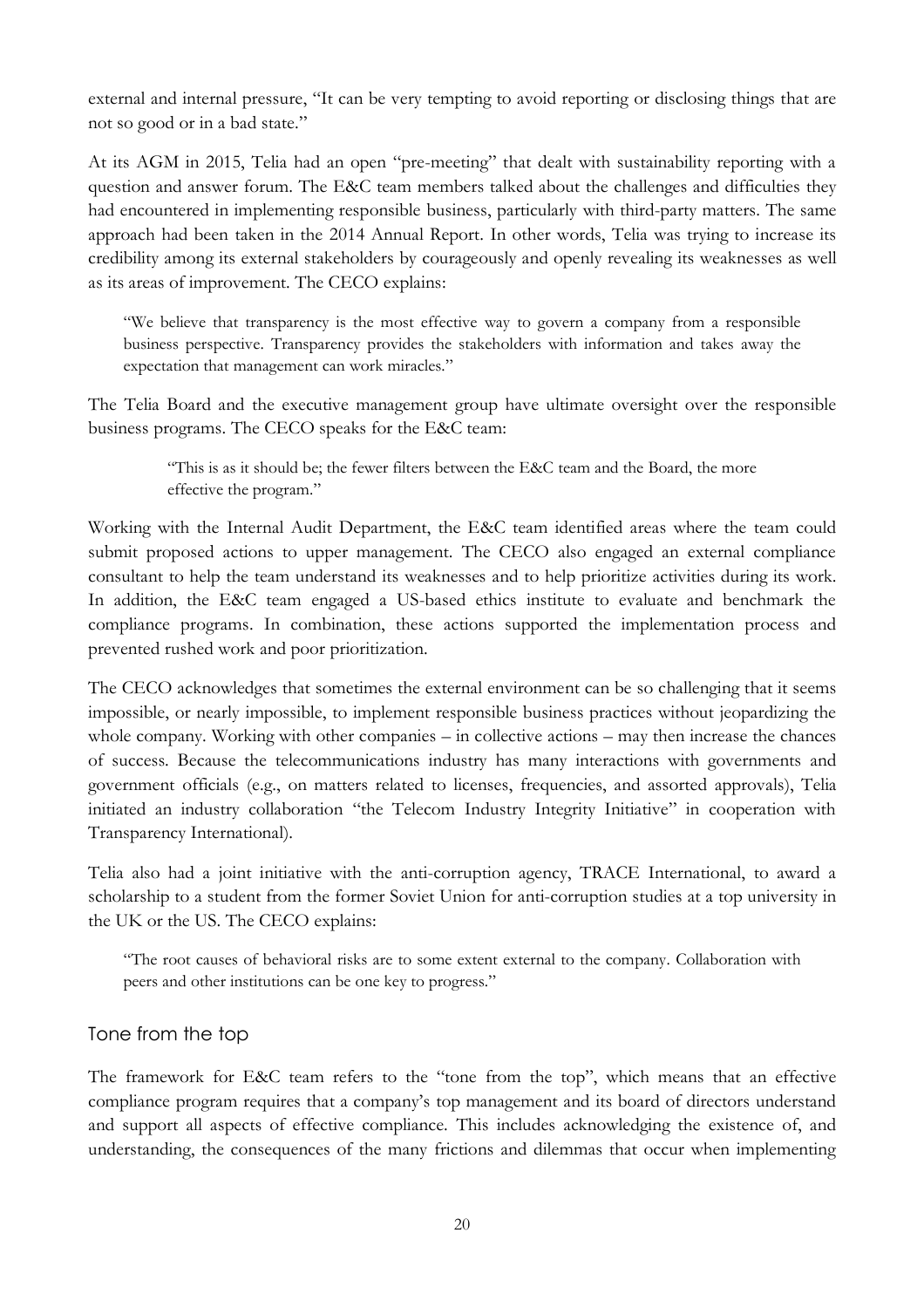effective compliance. There is a reason for positioning leadership at the core of the framework. The "tone from the top" is not a marketing/public relations slogan. It is a clear and affirmative statement of what a company's upper management and board actually decide and do. The CECO summarizes:

"Leaders set the tone used to handle the frictions and dilemmas. Every decision and every action matter when building a culture of business ethics. Responsible business requires steadfast adherence to your principles. The "tone form the top" is not just set at the very "top" where we find the executive management and the board. The tone is confirmed at all management levels of a company."

# Epilogue

On September 21, 2017, Telia entered into a DPA (Deferred Prosecution Agreement) with the DOJ (US Department of Justice), the SEC (US Stock Exchange Commission), and the DPPS (the Dutch Public Prosecution Service). By the terms of this agreement, Telia admitted criminal violations of bribery. Telia had to pay a total of \$965,603,972 in criminal penalties and disgorgements.

Despite the seriousness of the crime, as reflected by the very large financial penalty, Telia was awarded full credit (25% off the otherwise-applicable US Sentencing Guidelines fines range) for its cooperation, for its extensive remedial measures, for its creation of a new, robust, and company-wide compliance function, for implementing a comprehensive anti-corruption program, and for completely revising its corporate governance structure.

In a rare statement, the DOJ further determined that, based on Telia's remediation and the state of its compliance program, an independent compliance monitor was unnecessary.

On December 5 2018, Telia announced that it had sold its interest in the Uzbek subsidiary for \$215,000,000 to the State Committee of the Republic of Uzbekistan for Assistance to Privatized Enterprises and Development of Competition, a governmental authority of the sovereign state of Uzbekistan.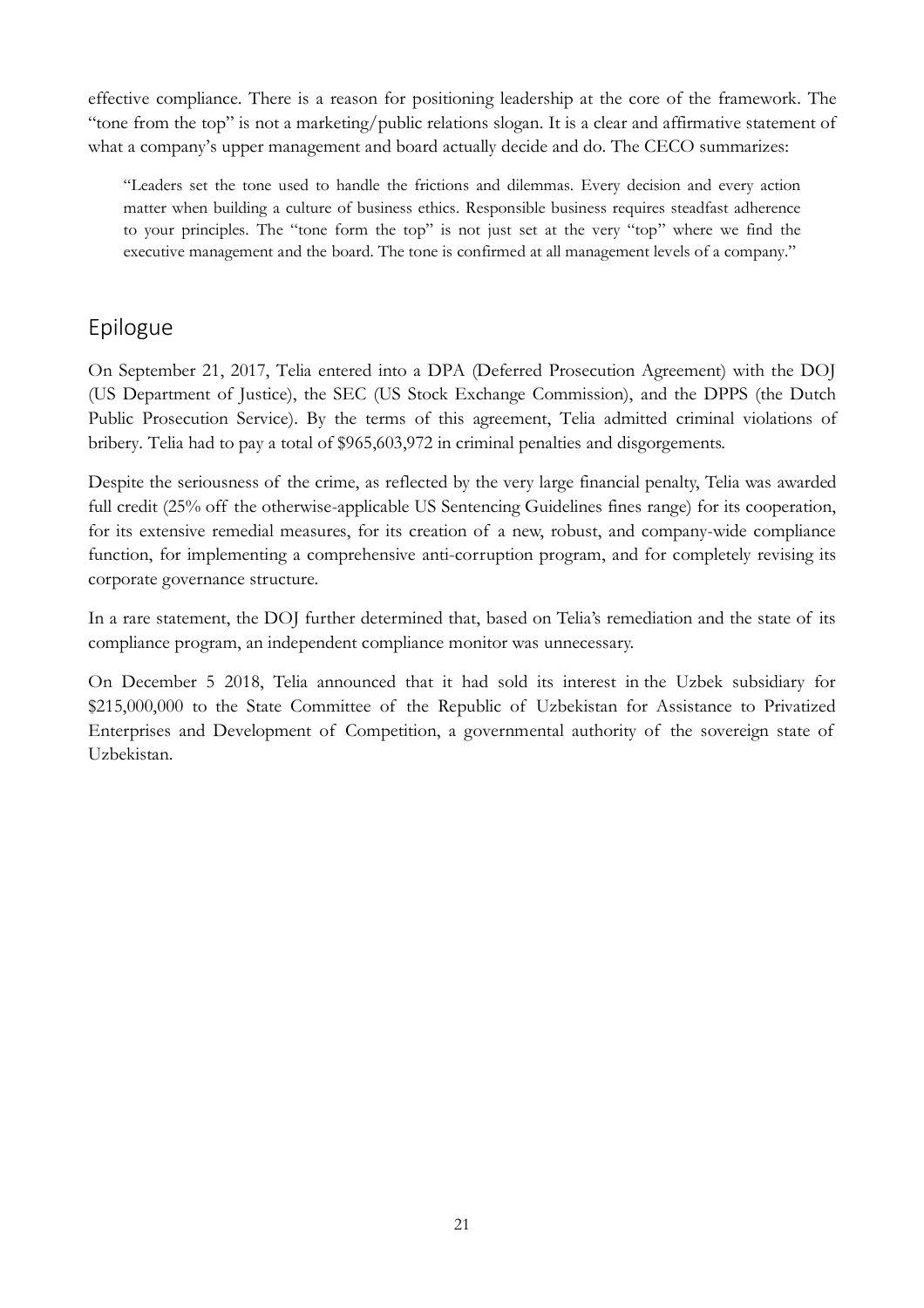# Examples of frictions at Telia

During the implementation of the ethical and compliance framework at Telia, the E&C team learned that the process caused friction at all company levels. In order to illustrate what kinds of problems that responsible business has to address in a global company some examples of frictions that the E&C team had to deal with are presented below.

#### How much transparency?

The risk assessments for Telia in 2013/ 2014 provided information that was helpful for understanding the challenges and requirements of conducting business responsibly in Eurasia. These assessments clearly raised some very significant questions as to whether Telia, in some ways, supported a corrupt dictatorial regime that had little respect for human rights. The risk assessments explained how much work and time were needed to operate reasonably responsible business in Eurasia. Some proof points revealed that some progress had been made, especially as a result of the strong pressure from investors, owners, and other stakeholders. However, the risk assessments were troubling and insulting to the controlling authorities in countries where Telia had operations, to local co-shareholders, and to many employees. Consequently, many different opinions were expressed about the risk assessments report. Who should have this information? How should it be presented and shared?

#### Exceptions to the rules

Telia wanted to export a smartphone to Country X and bundle it with Telia services. In Country X, Company C had a monopoly on the importing of mobile phones. In its due diligence of Company C, Telia uncovered some disturbing information that sent up significant red flags relating to company ownership. From a strictly legal point of view, the ownership structure did not seem illegal. Telia went ahead with its work with Company C. The Smartphone was really THE mobile phone, but without a telecom operator to support it, it was rather useless. What do you do? Do you consider only the legal opinion that was issued by a reputable law firm? And what are the possible consequences when exceptions are made to the rules?

#### Consequences of kleptocracy

In Uzbekistan, local companies are expected to participate in building and strengthening society by their sponsorships and donations to charitable organizations. However, companies do not participate in such activities voluntarily. When asked, they cannot refuse. A company that refuses is likely to experience difficulties in its day-to-day operations (e.g., revoked work permits, prolonged license application processes, and creative enforcement of tax laws). Each year companies receive demands for large payments to sports teams, education organizations, and various charitable entities. The contributions are paid to official bank accounts, but there is no real accounting of how the money is spent. Should a company pay? What happens if it doesn't pay? Are a company's rules on sponsorship and donations, which require full transparency on how the funds are used, applicable in countries such as Uzbekistan? Are there security risks involved if payments are not made? What does an "official" bank account mean in a country where public officials own or represent the bank?